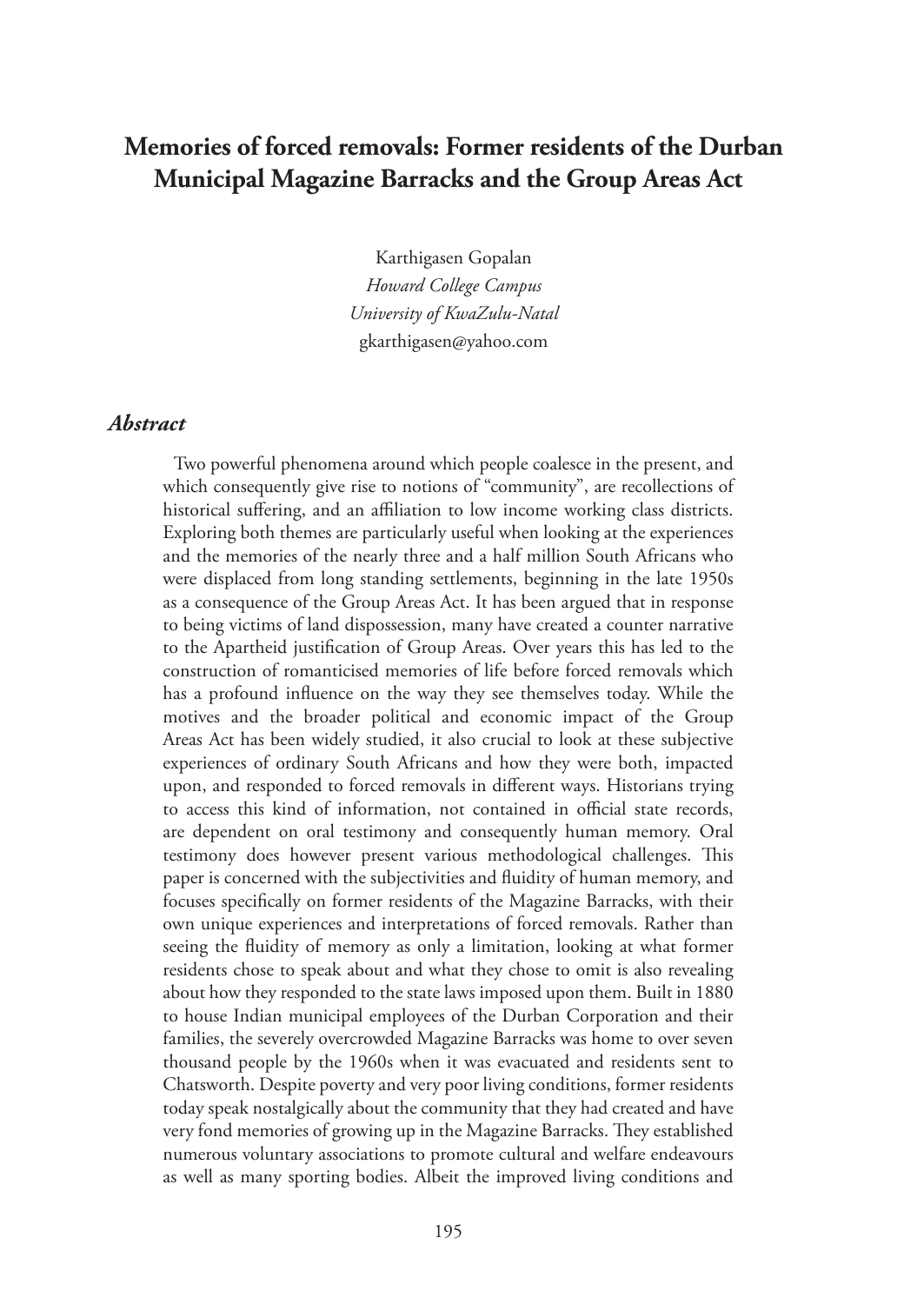economic opportunities that former residents of the Magazine Barracks were able to take advantage of after moving to Chatsworth, today some of them argue that if it were possible they would prefer to go back to way that they lived in the barracks.

**Keywords:** Durban Indian municipal workers; Memory; Displacement; Forced removal; Community; Chatsworth; Magazine Barracks; Group Areas Act.

## **Introduction**

Although the vast majority of indentured Indians brought to Natal from 1960 to 1911 worked on the plantations, a substantial number also found employment in the city, working for the Durban Corporation or on the Durban railways. By 1880, the Magazine Barracks were built just north of the Central Business District (CBD), to accommodate Indian municipal workers employed by the Durban Corporation, and their families. From its inception living conditions within this Barracks, considered unsatisfactory by various health officials, were nonetheless ignored by the authorities. In addition, Indian municipal workers in Durban made up the cheapest form of municipal labour in the country, and their grievances and financial difficulties in times of crisis, unlike their white counterparts, were also ignored by the Durban Corporation.<sup>1</sup> In response, residents of the Magazine Barracks created what they describe today as a rich closely knit community where they worked collectively to deal with their daily challenges. From 1960 to 1965 however, all residents were removed from the Magazine Barracks, due to the implementation of the Group Areas Act, passed in 1950. The Group Areas Act enabled local and central state departments to demarcate exclusive areas for each racial group, and to then remove people from existing settlements to make this possible. It resulted in residents of the Magazine Barracks being split up, with most resettled into different areas within the low cost housing scheme of Chatsworth. Located 20 kilometres south west of Durban, Chatsworth was built from 1958 to 1975 to house Indians who were being removed from in and around the city during the implementation of the Group Areas Act. By 1965, the Magazine Barracks which had been home to Indian Municipal workers for eighty years was demolished, and replaced with a police headquarters and the magistrate's court.

<sup>1</sup> G Vahed, "Race or class? Community and conflict amongst Indian municipal employees in Durban, 1914- 1949", *Journal of Southern African Studies*, 27, March 2001, p. 112.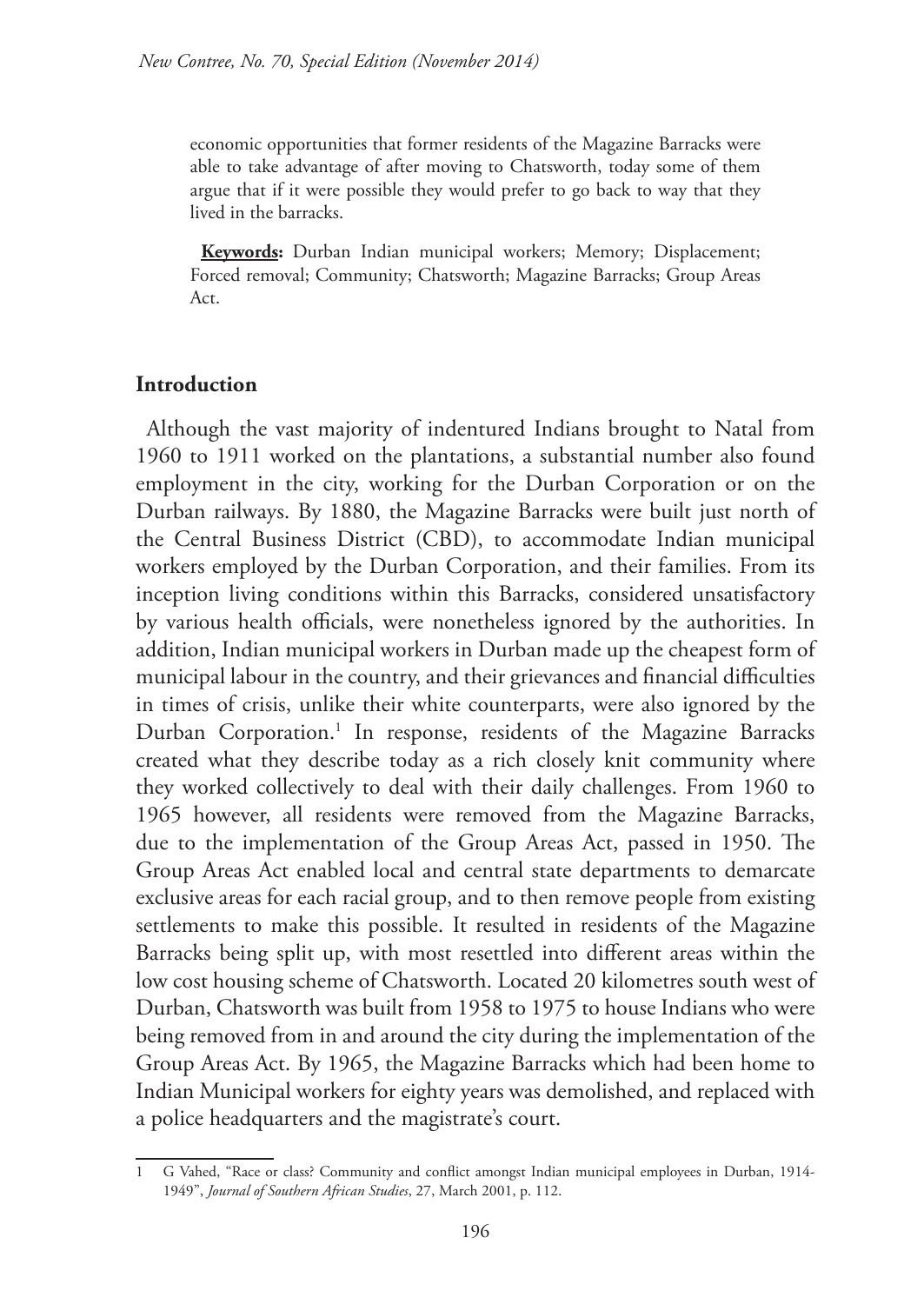Forced removals during this period have affected millions of South Africans, but it must be emphasised that it had different implications for different settlements. Consequently, residents of the Magazine Barracks have their own unique experiences and memories of the Group Areas Act. In addition, even people within this "community" have contrasting ways of remembering the impact of their removal as there were generational, gender, and class differences within. This needs to be taken into consideration when trying to understand the impact of forced removals. Field and Swanson explain that focusing on the diverse memories of individuals, and how they "remember, forget and silence the past(s)", is not simply a "'view from below', in the outdated popular history sense. Rather they represent a kaleidoscope of imaginings and remembering, constructed from different vantage points in time and space".2 Taking this into consideration, this paper based on qualitative oral interviews aims to analyse the memories and experiences of former residents of the Magazine Barracks, and to tell the story of forced removals through their subjective perspectives. Oral history is crucial to writing this kind of history and provides a rich alternative to supplement existing written sources and enhance our understanding. However, it also generates various challenges, since individuals have contrasting and conflicting ways of remembering the past. Additionally human memory is fluid and impacted upon by changing social and political factors in the present. Before looking at the stories of former residents of the Magazine Barracks, it is necessary to look at oral history as a methodology for examining the impact of forced removals in South Africa.

## **Oral History and memory**

As already mentioned, oral history, crucial when trying to understand the impact that forced removals have had on ordinary South Africans, is also fraught with various difficulties and challenges. These challenges are well documented. Creswell and Ollerenshaw explain that narrative research comprising of qualitative interviews involves the researcher retelling the participant's story by organising the raw data into themes that emerge from the story. In effect, the researcher becomes an active participant in the inquiry and brings her or his own perspectives, resulting in a gap between the narrative

<sup>2</sup> S Field & F Swanson, "Introduction", S Field, R Meyer & F Swanson, *Imagining the city: Memories and cultures in Cape Town* (Cape Town, Human Sciences Research Council, 2007) p. 8.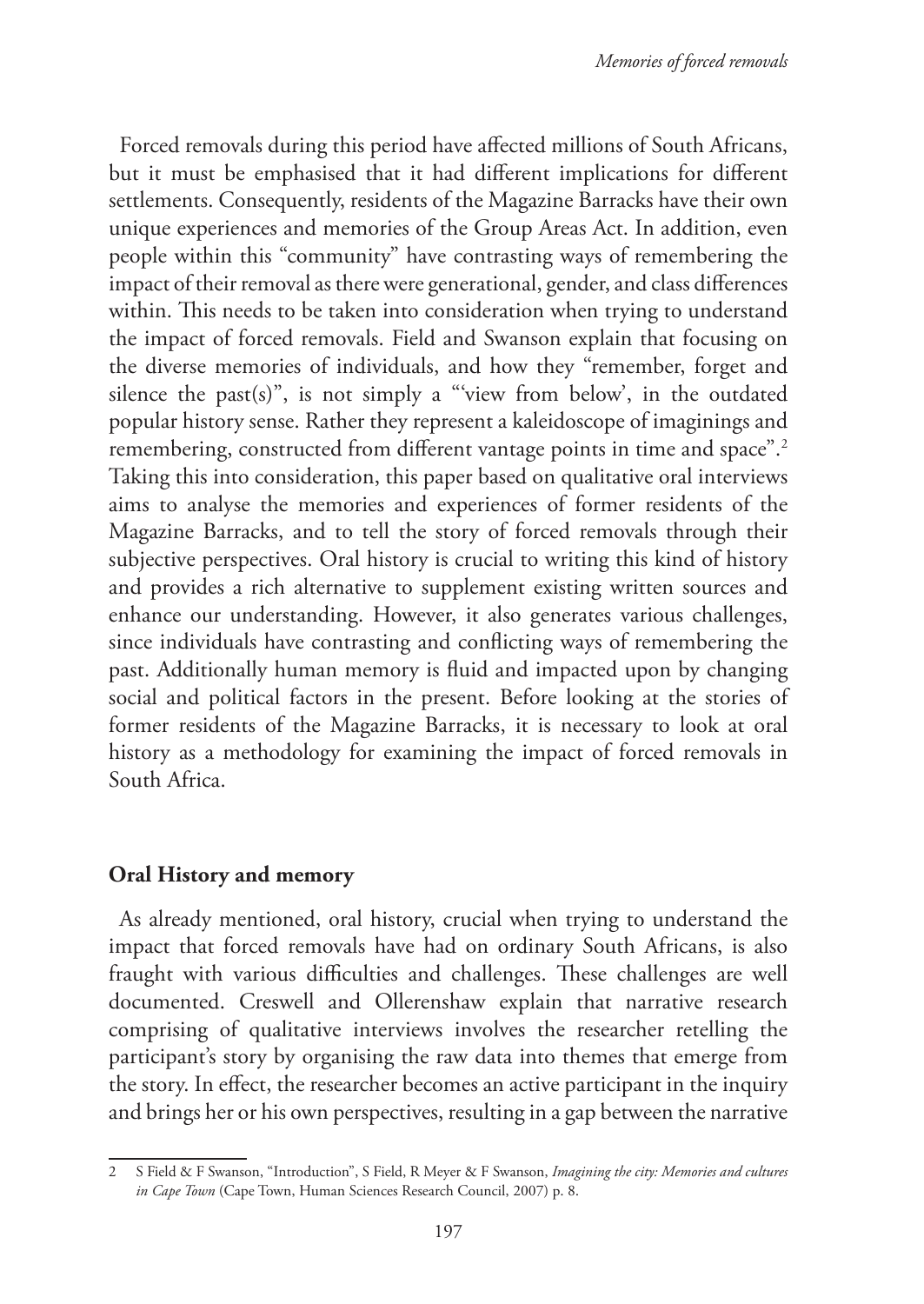told and the narrative reported.3 However, those who embrace oral history recognise that it is a subjective methodology and acknowledge that "memory stories are contingent and often fluid" but believe that this "in no way detracts from their veracity and utility. In the process, oral historians have become both intuitive and imaginative interpreters of their materials".<sup>4</sup>

At the heart of oral history is memory since people are being asked about how they felt about something that happened and how they recalled it. There is a vast body of work by psychologists, sociologists, cultural anthropologists, and others on memory. Memory is affected by ageing, trauma, nostalgia, and other factors. The task of researchers is to facilitate respondents' remembering events as best as they can and, as Abrams points out, "in our analysis, consider the various influences that shaped their recall. The important point here is that memory is not just a source; it is a narrator's interpretation of their experience and as such it is complex, creative, and fluid".5 With regard to South Africans affected by forced removals, memory is influenced by a variety of factors and what they choose to remember and to forget illustrates how they responded to laws impose on them.

Trotter has focused on how coloured identity in the Eastern Cape, has been influenced by trauma of forced removals and at how coloureds construct a counter narrative in opposition to the "official transcript" that was used by Apartheid architects. Whereas the bill to introduce the Group Areas Act was justified on grounds of reducing interracial conflict and improving overcrowding, respondents remember their neighbourhoods as being places of "interracial harmony" and what the National Party called overcrowding is seen by former residents as "closeness". This he refers to as a "counter memory".6 As will be shown in this paper, this form of memory can also be observed in the narratives of many former residents of the Magazine Barracks. When residents were informed that they would have to leave the Magazine Barracks, municipal authorities promised better housing, running water and electricity, and a solution to the overcrowding that existed in the Magazine Barracks. However when residents reminisce in the present about the past and about life in the Magazine Barracks, most focus on the positives such as

<sup>3</sup> JW Creswell & J Ollerenshaw, "Narrative research: A comparison of two restorying data analysis approaches", *Qualitative Inquiry*, 8, January 2002, p. 332.

<sup>4</sup> L Abrams, *Oral History theory* (London, Routledge, 2010), p. 6.

<sup>5</sup> L Abrams, *Oral History theory...*, p. 105.

<sup>6</sup> H Trotter, "Trauma and memory: The impact of Apartheid-era forced removals on Coloured identity in Cape Town", M Adhikari, *Burdened by race: Coloured identities in Southern Africa* (Cape Town, UCT Press, 2009), pp. 49-78.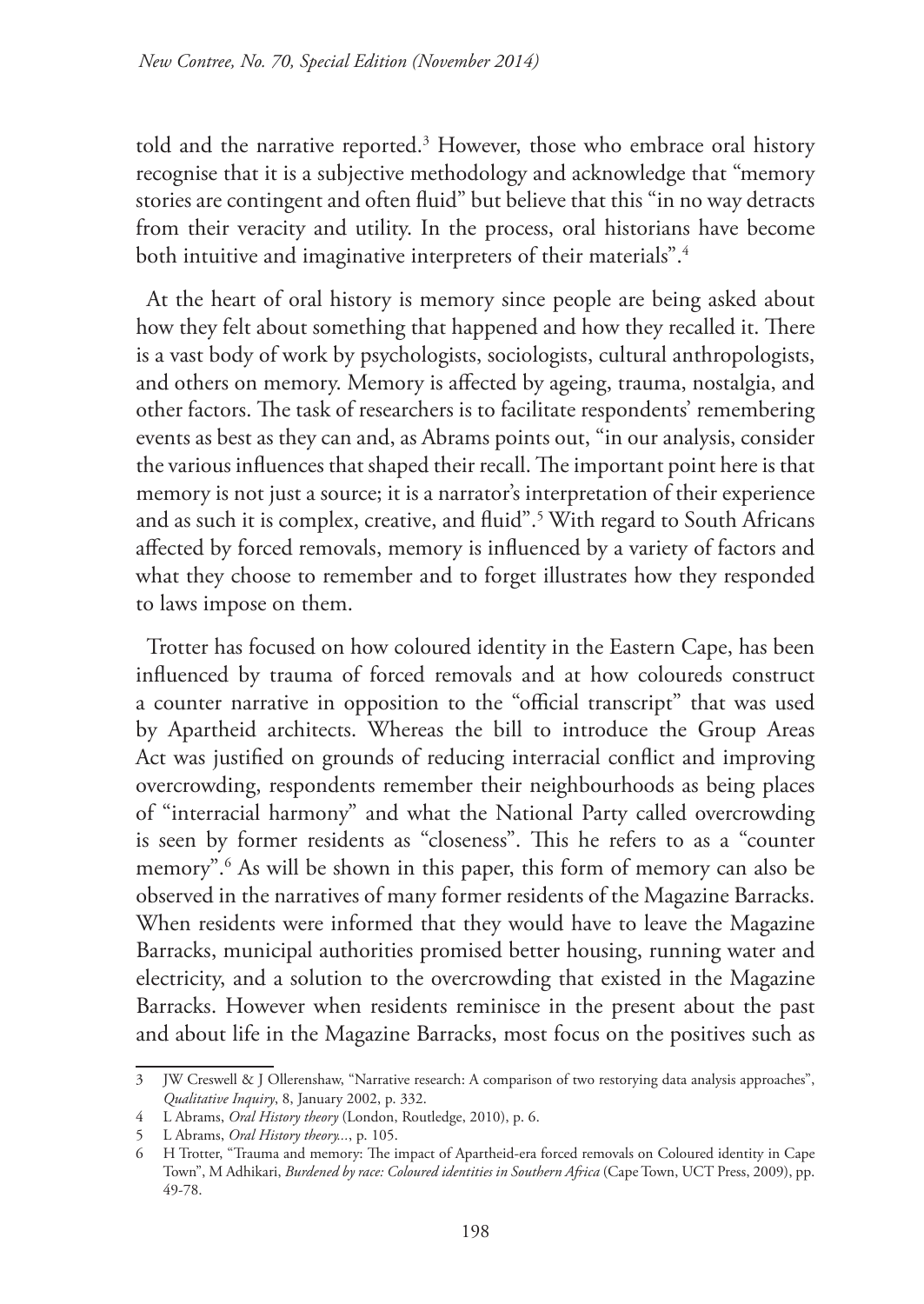the close relations with neighbours, and the close proximity to the beach and CBD. The Group Areas Act and their powerlessness to prevent it, is seen by some as something that has destroyed this way of life. Many even say that in the Magazine Barracks, they lived in comfort.

Former residents of the Magazine Barracks also exhibit what Trotter refers to as "comparative memory", where his respondents compared life before forced removals to life after forced removals. In this instance they ignored or downplayed all the disadvantages to their settlements before forced removals, which they then contrasted with their settlements after forced removals. When asked about poverty or violence in the Magazine Barracks, former residents explained that although it existed, it was under control unlike what happened in Chatsworth. However, the views of residents are also varied and in many instances contrast with each other. Whereas some see the Group Areas Act as a force that destroyed a rich and loving community, others see it as a force that brought up the material progress and provided a solution to overcrowding.

Bohlin has observed the conflicting memories of residents from the fishing community of Kalk Bay in the Eastern Cape. In Kalk Bay those who were forced to leave and those who remained, remember the area before the Group Areas Act very differently. Space and the uses of it was a powerful factor in shaping how different groups of people remember the impact of the Group Areas Act.7 In making sense of the disparate views and meanings that place has on people in the present, Bohlin follows the call made by Minkley and Rassool, that we should not essentialise the past through dichotomies of before and after forced removals. Rather we should seek to understand the way in which the past is negotiated with the present "through memory, tradition and history".8 Being a closely confined space which housed only Indians and only families of municipal employees, the Magazine Barracks presents a unique example to explore forced removals. Unlike the larger mixed race settlements such as Sophiatown, District Six or Cato Manor, as well as many smaller settlements such as Kalk Bay, the Magazine Barracks housed only one racial group with residents being similar in terms of class.

<sup>7</sup> A Bohlin, "Places of longing and belonging: Memories of the Group Area proclamation of a South African fishing village", B Bender & M Winer, *Contested landscapes: Movement exile and place* (London, Berg, 2001).

<sup>8</sup> G Minkley & C Rassool, "Orality, memory, and social history in South Africa", S Nuttall and C Coetzee, *Negotiating the past: Making of memory in South Africa* (Cape Town, Oxford University Press, 1998), p. 94.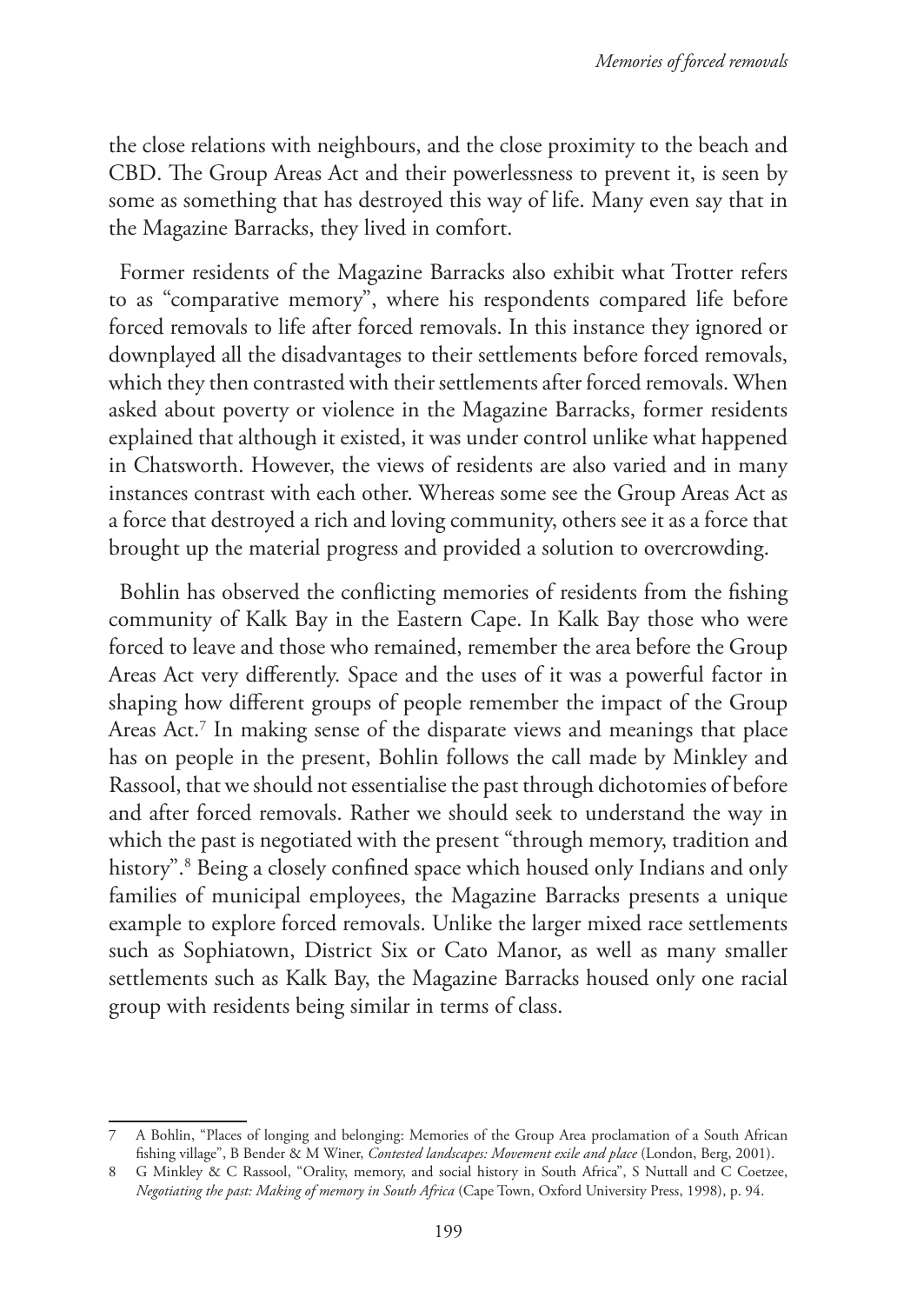Today, many former residents of the Magazine Barracks see themselves as unique when compared to other people in Chatsworth, who came from other places; because they feel that a sense of a Magazine Barracks community still exists today whereas other residents of Chatsworth have lost theirs. Residents in the Magazine Barracks lived in a closely bounded place which they describe as one large family. Working class areas are usually associated with "community". Alleyne suggests that this may be because of the association with pre-modern times and dense networks of collective social relations based around religion and kinship.9

#### **Indian municipal labour and the Magazine Barracks**

In order to assess the impact of forced removals and to provide a context from which to view the memories of former residents, it is important to understand the Magazine Barracks and living conditions within. Plans to build the barracks on a site on Somtseu Road, just north of the CBD began in 1867. By 1884 the Magazine Barracks, named after a nearby military complex storing magazine powder, was completed. It originally comprised of 93 houses with 26 allocated to married men and 67 for single men.<sup>10</sup> Each house was merely a single room roughly five metres by five metres and acted as a kitchen, dining room, lounge and bedroom. The houses were cramped closely together and surrounded by a fence, with two gates that were locked each night. Two single men or one family were allocated to one room, regardless of the number of children in the family.11 Danny Pillay, who was born in the Magazine Barracks in 1941, explained that some families increased with up to fifteen children and due to a lack of space some children would have to sleep cramped up on the kitchen floor.<sup>12</sup> As the number of residents increased, married couples were forced to share rooms and they would erect curtains across for privacy.13 These early wood and iron structures lacked electricity and water and residents relied on communal taps and toilets. Writing in a book about barracks in Durban, former resident of the Magazine Barracks,

<sup>9</sup> B Alleyne, "An idea of community and its discontents", *Ethnic and Racial Studies*, 25(94), September 2002, p. 610.

<sup>10</sup> R Home, "Barracks and hostels: A heritage conservation case for worker housing in Natal", *Natalia,* 28, December 1998, p. 48.

<sup>11</sup> P Murugan, *The Lotus blooms on an Eastern Vlei* (Chennai, Parkar Computers, 1998), p. 14.

<sup>12</sup> K Gopalan (Personal Collection), interview, D Pillay (Pensioner), 28 November 2012.

<sup>13</sup> S Gounden, untitled section, G Pillay, *Come to the point: A History of the Indian community and some well-known personalities* (Durban, Point Indian Remembrance Committee, 2002) p. 13.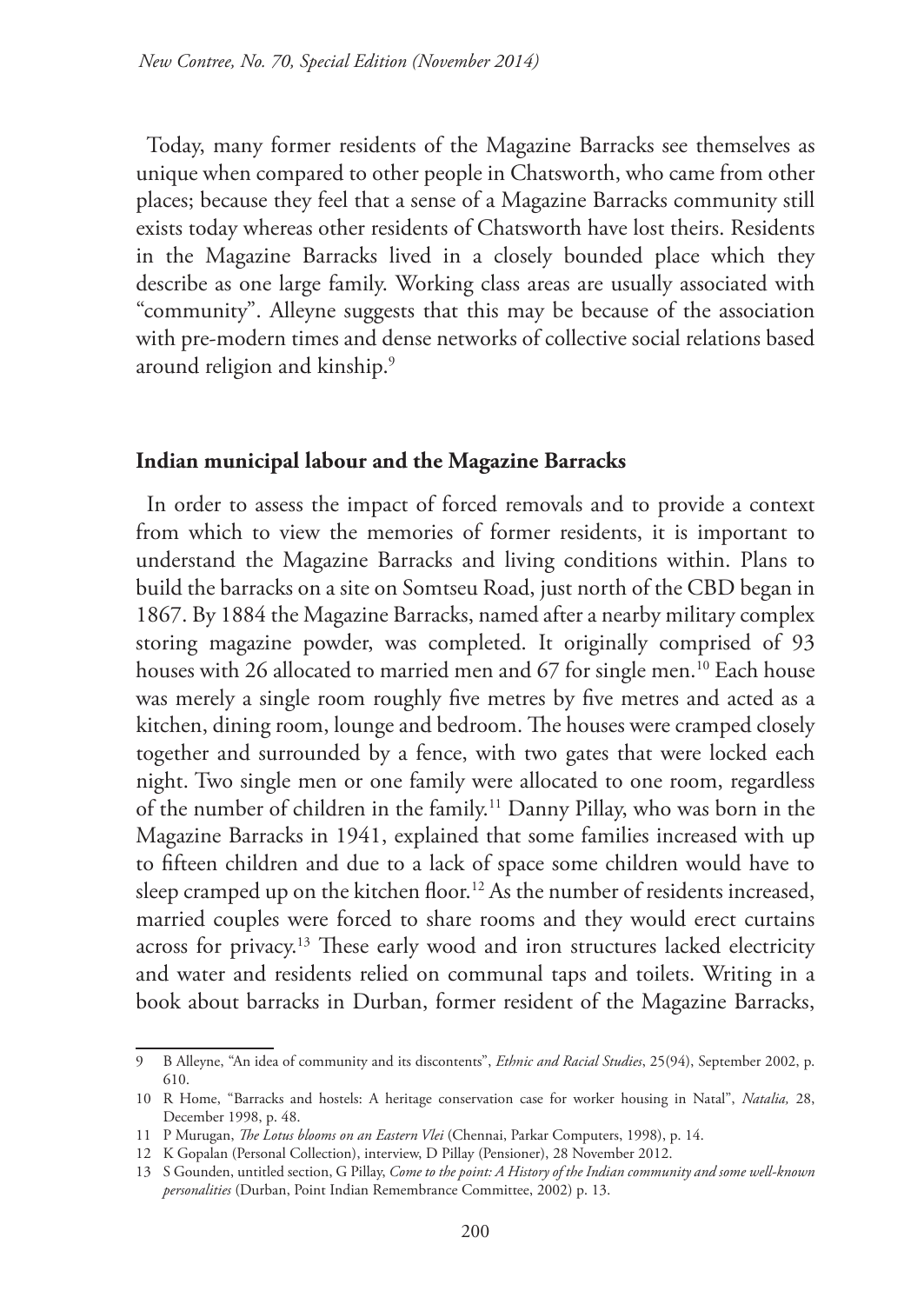Gounden recalls that as many as "twelve people could be using these toilets in full view of one another".<sup>14</sup> In later years brick buildings with electricity and running water were added for graded employees.

Since the inception of the Magazine Barracks, the overcrowded conditions were condemned by various officials. For example, as early as 1884 the Protector of Indian Immigrants concluded that the Magazine Barracks were "unfit for humanity to live in". The following year in 1885, the Major's Minute found that it was necessary to build a new barracks. In 1923 the Chief Sanitary Inspector wrote to the Town Clerk complaining that the barracks were "badly arranged" with poor ventilation and in addition, had been left to deteriorate beyond repair and would consequently require reconstruction.<sup>15</sup> Nothing however was ever done to improve or replace the existing structures and the same buildings which were disapproved of in the 1880s, continued to house municipal workers up until the 1960s. Although, as the number of municipal employees increased some additional rooms were added to the barracks to accommodate more families. By 1933, there were 5 000 people living in the Magazine Barracks, which by this stage consisted of wood and iron as well as double storey brick buildings with a total of 1 251 rooms.<sup>16</sup> Nevertheless, the overcrowded conditions persisted. In 1943, Dr Gunn, the Medical Officer of Health investigated the Magazine Barracks and found that 40% of deaths resulted from dysentery, diarrhoea and enteritis which he attributed to fly plagues, overcrowding and communal latrines. The lack of facilities meant that many residents used the kitchen for bathing, washing clothes and cooking. In 1950 a Commission of Enquiry concluded that "these conditions constitute a grave risk and should not have been allowed to develop to the stage they have now reached".17

In addition to the neglected living conditions, Indian municipal employees were amongst the lowest paid workers in Durban. A comparison made in 1924 showed that Indian labour was cheaper than African labour with the average cost of labour per annum, including wages, housing and food rations, being £39 for Indians and £46 for Africans.18 Although residents

<sup>14</sup> S Gounden, Untitled section, p. 13.

<sup>15</sup> RH Omar, "The relationship between the Durban Corporation and the Magazine Barracks" (B.A. Hon, UDW, 1989), pp. 8 -9.

<sup>16</sup> In 1922, double story brick buildings contained 528 rooms, hollow concrete block buildings contained 156 rooms and the original wood and iron buildings contained 567 rooms. RH Omar, "The relationship between the Durban Corporation and the Magazine Barracks" (B.A. Hon, UDW, 1989), p. 17.

<sup>17</sup> G Vahed, "Race or class?...", *Journal of Southern African Studies*, 27, March 2001, p. 107.

<sup>18</sup> G Vahed, "Race or class?...", *Journal of Southern African Studies*, 27, March 2001, p. 116.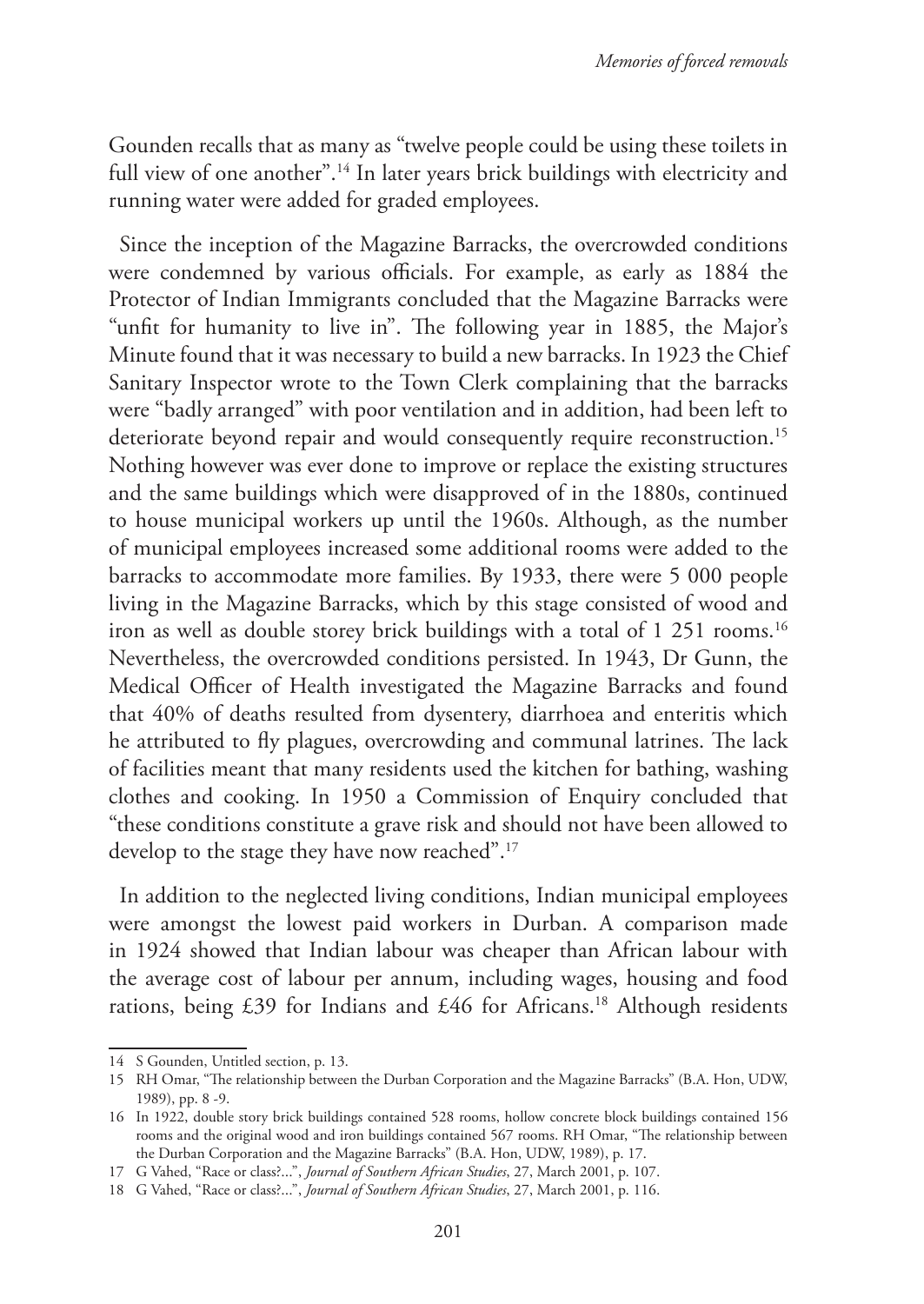were provided with monthly food rations, these were of a poor quality and insufficient for a balanced diet. A survey conducted in 1946 found that residents spent an average of 62.3% of their income to supplement their food rations.19 At the same time that these pleas from Medical Officers of Health and community bodies to improve living conditions went unanswered, the Durban Corporation was particularly rigid with maintaining discipline at all times. There were stringent rules and regulations. During the 1930s, they tried to limit residents to "sober, clean and well behaved" employees of the Durban Corporation with no more than two children but this was impossible to implement.<sup>20</sup> To enforce law and order, some residents were employed as Sirdars. Sirdars were armed with batons and cuffs and given the status of "special constables". To limit absenteeism at work, those reporting sick needed to be certified "unfit" by the state hospital. This was a timely procedure where the sick workers had to walk distances of up to 15 miles to get the necessary documentation.21 In addition sick workers not reporting to work were denied their share of food rations for each day that they were absent.<sup>22</sup>

When looking at these conditions in the Magazine Barracks, it does become apparent that there were advantages to Group Areas Act for former residents. Chatsworth, where the bulk of residents from the Magazine Barracks settled, meant larger houses and increased services, such as electricity and water. However for the former residents there were also many advantages to living in the Magazine Barracks. It had been their home from which they were forced to leave without choice, and this has an important impact on the way in which they see forced removals. While documentary records, whether archival or newspaper articles, portray a harsh view of living conditions in the Magazine Barracks, oral testimonies of former residents reveal a different perspective. Every former resident that were interviewed by the author, claim that they were "very happy" when living in the Magazine Barracks. They highlight notions of sharing, family, and closeness. Siva Kugesan for example, stated that everyone knew and treated one another as "one large family" and that there was a strong culture of sharing and neighbours would often eat together or exchanges curries.<sup>23</sup> John Kisten who lived at the Barracks for over thirty

<sup>19</sup> VS Naidoo, "Survey of income and expenditure of Indian employees of the Durban Corporation, living at the Magazine Barracks, Durban", *The South African Journal of Economics*, 14(1), March 1946, p. 45.

<sup>20</sup> B Freund, *Insiders and outsiders: The Indian working class of Durban 1910-1990* (Pietermaritzburg, University of Natal Press, 1995), p. 74.

<sup>21</sup> G Vahed, "Race or class?...", *Journal of Southern African Studies*, 27, March 2001, p. 116.

<sup>22</sup> RH Omar, "The relationship between the Durban Corporation and the Magazine Barracks" (B.A. Hon, UDW, 1989), p. 30

<sup>23</sup> K Gopalan (Personal Collection), interview, S Kugesan (Pensioner), 31 January 2013.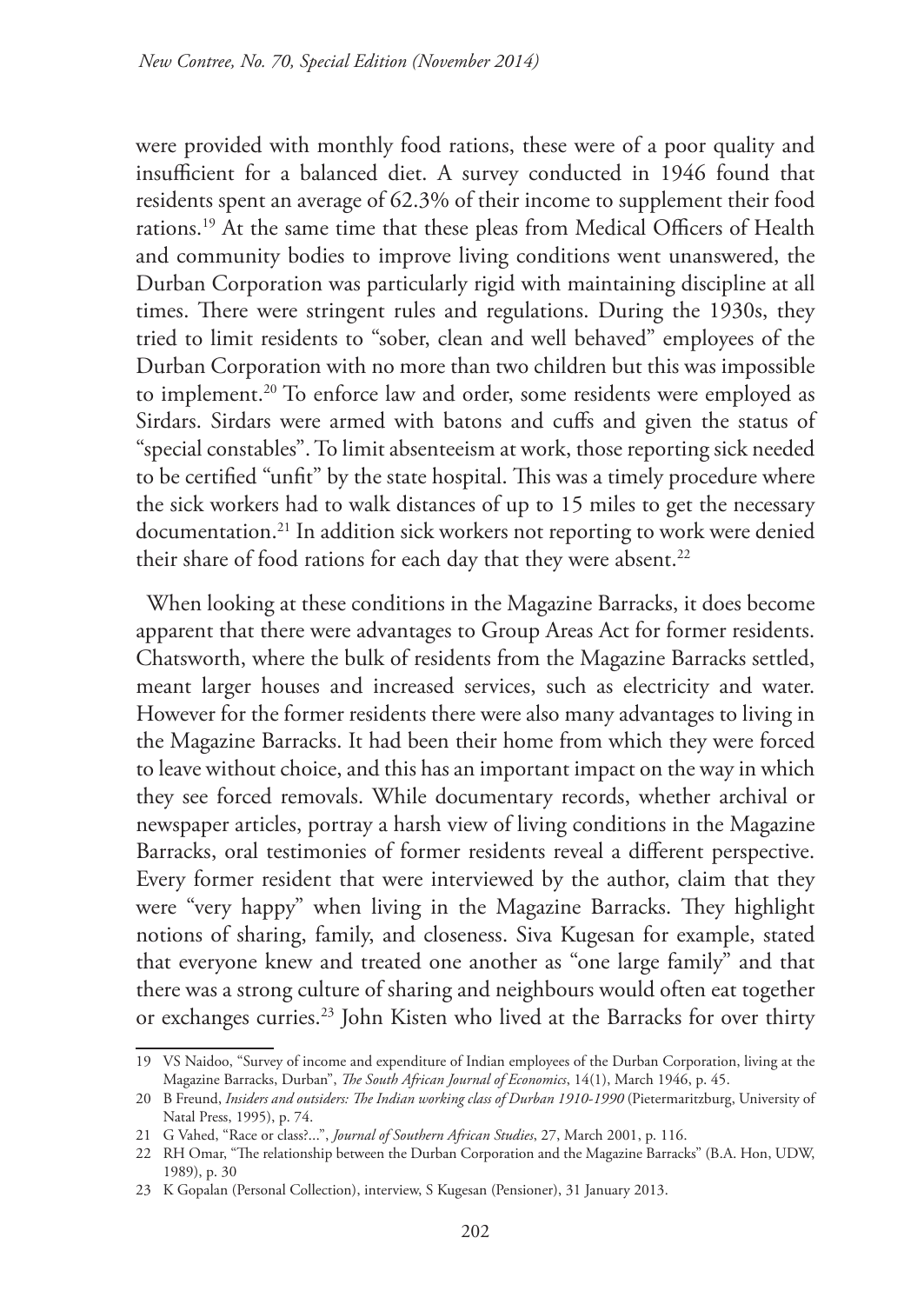years said that "we lived as one big loving community. There was so much of love, understanding and respect, we respected our elders. It was very, very nice".24 Vassie Muthen acknowledged that, although there was violence and gangs in the Magazine Barracks, the Barracks had "a little of everything" and that it was under control. During interviews, notions of poverty or violence were often legitimised. Residents explain that while earnings were low, so were living expenses and although there was violence it was under control.

Another theme that emerges from the interviews, but one that former residents argued was carried over to Chatsworth is the idea that living in the Magazine Barracks led to residents becoming very progressive. Naddie Perumal stated that when living in the Barracks people always found ways to improve their predicament, and that by their nature they were very "progressive people".25 To deal with challenges, residents established numerous voluntary community bodies, which included a care community for the Friends of the Sick Association (FOSA), a Child Welfare Committee, St John Ambulance and the Red Cross First Aid, amongst others. The Durban Indian Municipal Employees Society (DIMES) established by Indian employees of the Durban Corporation, relentlessly took up worker grievances, such as inadequate wages, establishment of a pension scheme and the provision of essential facilities.<sup>26</sup> One advantage of living in the Barracks that former residents emphasised was that everything that they needed was within walking distance. Shopping centres, the Durban Market, cinemas and the beach were all close by. Inside the barracks, residents had established their own clinic, library and the Drama Hall, which was the main meeting point and where vernacular and dance classes amongst other things took place. There was also a rich sporting life and each district within the barracks had their own football teams which partook in spirited matches.<sup>27</sup> It is these aspects that former residents chose to focus on when looking back at their time in the Magazine Barracks. Moving to Chatsworth however brought far reaching consequences.

<sup>24</sup> K Gopalan (Personal Collection), interview, J Kisten (Priest), 12 December 2012.

<sup>25</sup> K Gopalan (Personal Collection), interview, N Perumal (Pensioner), 5 February 2013.

<sup>26</sup> Gandhi-Luthuli Documentation Centre (DC), University of KwaZulu Natal, Westville Campus DIMES Annual Report and Audited Balance Sheet for 12 Months ended June 1964, 30th Annual General Meeting Wednesday, 12 August 1964.

<sup>27</sup> P Murugan, *The Lotus blooms*..., pp. 24-69.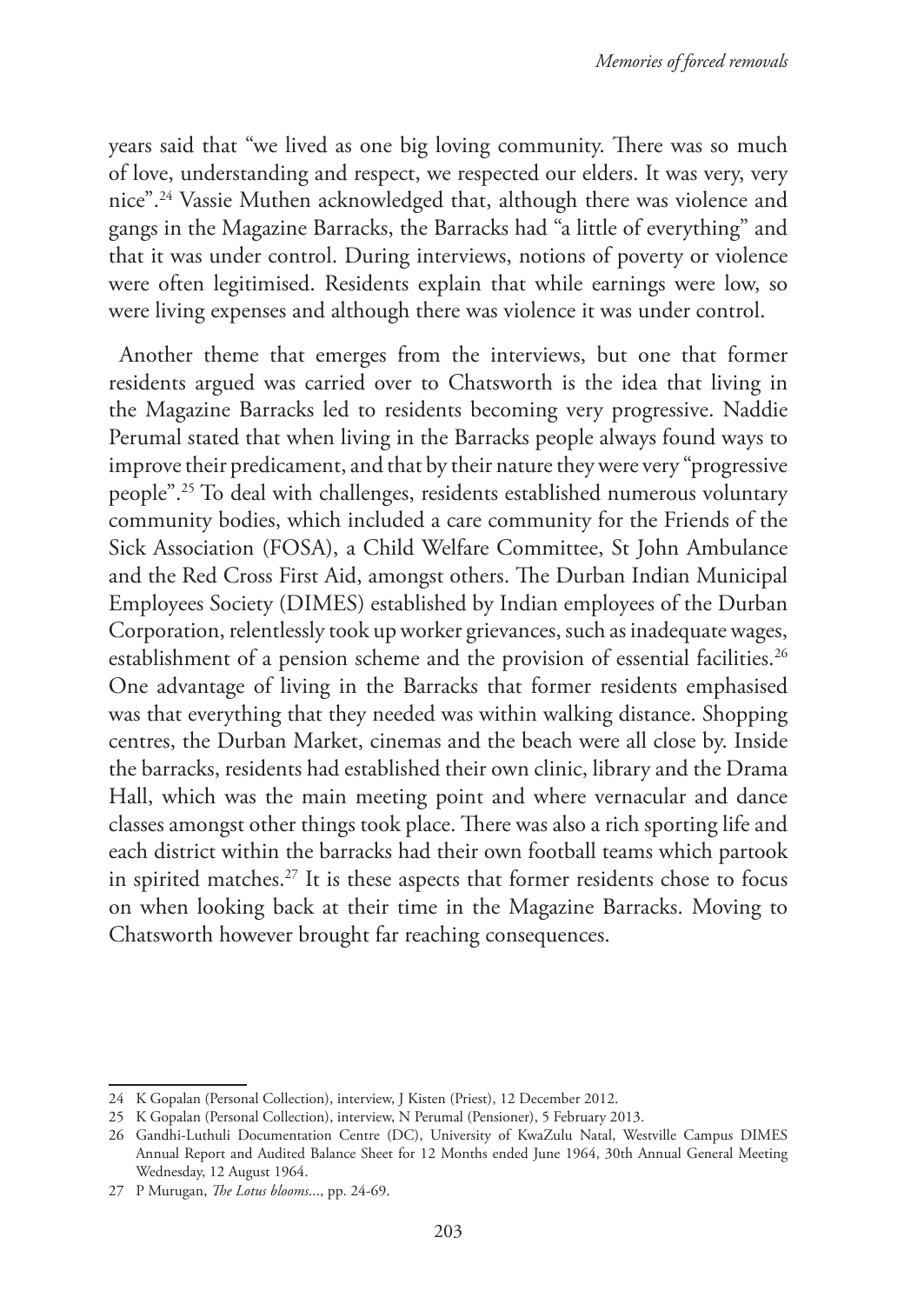#### **Resettlement to Chatsworth**

The resettlement of residents from the Magazine Barracks to Chatsworth began in 1961. The graded staff were allocated slightly better houses in Unit 2 (Bayview), whilst ungraded staff would later be put in Unit 3 A and B (Westcliff) and Unit 5 A and B (Croftdene). Muthen, who was one of the younger members of DIMES at the time, explained that the first residents to move to Chatsworth were a slightly wealthier section of residents of the Magazine Barracks. During mass meetings, they told the others not to move, during which time they had already made applications for houses in Unit 1(Havinside) and Bayview. In the meanwhile, DIMES vehemently opposed the decision to destroy the barracks and resettle its residents to Chatsworth. Muthen explained, "we weren't happy, we were fighting tooth and nail, we went to court, we went to Maritzburg and all that" until it became clear that there was no alternative.<sup>28</sup> On 12 March 1964, DIMES organised a special general meeting where members passed a resolution urging the Town Clerk to reconsider removing the 6000 residents occupying the barracks and resettling them to Chatsworth. DIMES representatives argued that municipal workers provided an essential service in and around Durban and being moved miles away from their place of work would result in unnecessary travel expenses.<sup>29</sup> This however was to no avail and once it was made clear that the barracks would inevitably be vacated, DIMES made suggestions to relocate workers to nearer residences such as Springfield Flats. But this too was rejected.<sup>30</sup>

Muthen highlighted the role played by George Singh, a lawyer who was well known amongst Indians in Durban for his role as a community leader and political activist. Referred to affectionately by residents of the Magazine Barracks as the "Godfather", he played a central role in representing their case to the authorities. According to Muthen, once all attempts to keep the Magazine Barracks failed, it was Singh who organised a meeting to inform residents. He brought photographs of the houses being built in Chatsworth and told those in attendance that they should visit Chatsworth and see the new houses. Muthen explained that residents then saw the that the standard of living in Chatsworth would be higher, as they were moving from a one roomed house in the Barracks, to two and three roomed houses. Nonetheless,

<sup>28</sup> K Gopalan (Personal Collection), interview, V Muthen (Pensioner), 12 December 2012.

<sup>29</sup> See Gandhi-Luthuli Documentation Centre (DC), University of KwaZulu Natal, Westville Campus, Durban Indian Municipal Employees Society (DIMES) collection, 1935-1990.

<sup>30</sup> DC, UKZN, DIMES Annual Report and Audited Balance Sheet for 12 Months ended June 1964, 31st Annual General Meeting Wednesday, 12 August 1965.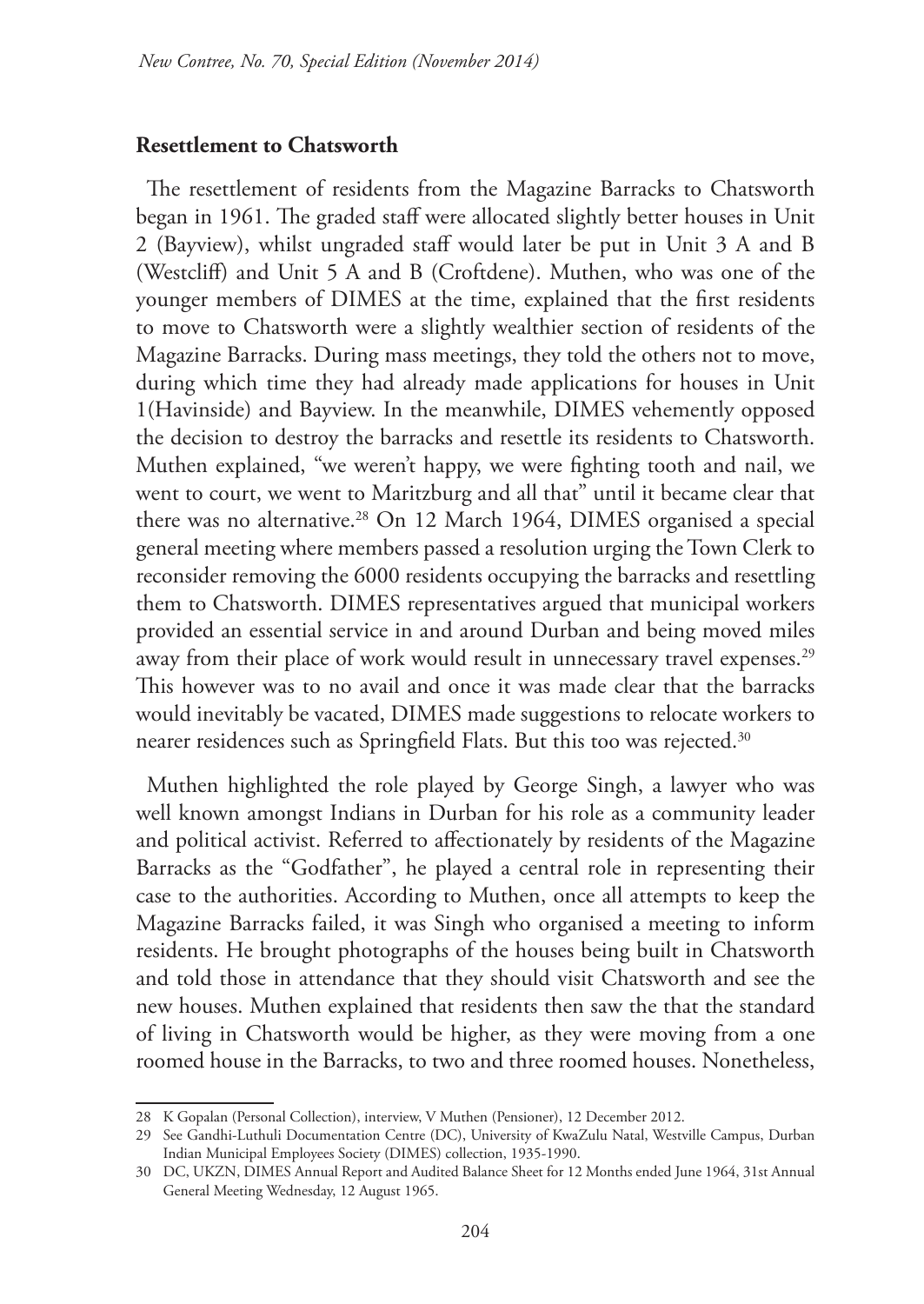he added, "when we first moved out of Magazine Barracks, we were all very disappointed and disheartened. We weren't very happy, nobody was very happy to be removed from their birthplace". Singh ensured that residents wouldn't have to pay for the transport costs associated with moving and liaised with the municipality to provide trucks to transport their furniture. Residents were given an option of three or four houses in Chatsworth from which to choose. When they were ready to move, they contacted the caretaker in the Magazine Barracks who drew up a schedule and found a suitable day so that between three to four families could be transported at a time.<sup>31</sup> While the majority of residents were able to choose their house in Chatsworth and plan their move, a few residents (about six families) refused to leave until the end and were forcibly removed and sent to any available house in Croftdene.<sup>32</sup> According to Pillay "towards the end were, some very poor families, were reluctant to make the move into a very strange destiny" and "the municipal officials virtually dragged them onto municipal trucks, vehicles and whatever belongings that they could transfer were just thrown into the vehicle and they were physically pushed into the vehicle".<sup>33</sup>

Pillay is the president of the Magazine Barracks Remembrance Association, which was established in the 1990s to get monetary compensation for each family that was displaced from the Magazine Barracks. Through his voluntary work in the association, he had been in contact with most former residents and has much experience dealing with individual cases. Referring to residents of the barracks who settled in Chatsworth, Pillay explained that "they started with very little opportunities of choice, they were just placed into households". In contrast to the Magazine Barracks where everything was available to residents, Chatsworth during the early years, when displaced Indians began settling there was a just bare housing scheme with no public amenities. There was no infrastructure, no schools, no shops and no community centres. Pillay added that "initially these relocated occupants, felt destitute because they didn't know who to turn to because their master had just evicted them from their former residence, into this strange place and they were not prepared for it". He did acknowledge that in the long term, these families particularly the younger generation improved financially after settling in Chatsworth, but highlighted the initial challenges.

<sup>31</sup> K Gopalan (Personal Collection), interview, V Muthen, 12 December 2012.

<sup>32</sup> K Gopalan (Personal Collection), interview, D Pillay, 28 November 2012 and K Gopalan (Personal Collection), interview, V Muthen, 12 December 2012.

<sup>33</sup> K Gopalan (Personal Collection), interview, D Pillay, 28 November 2012.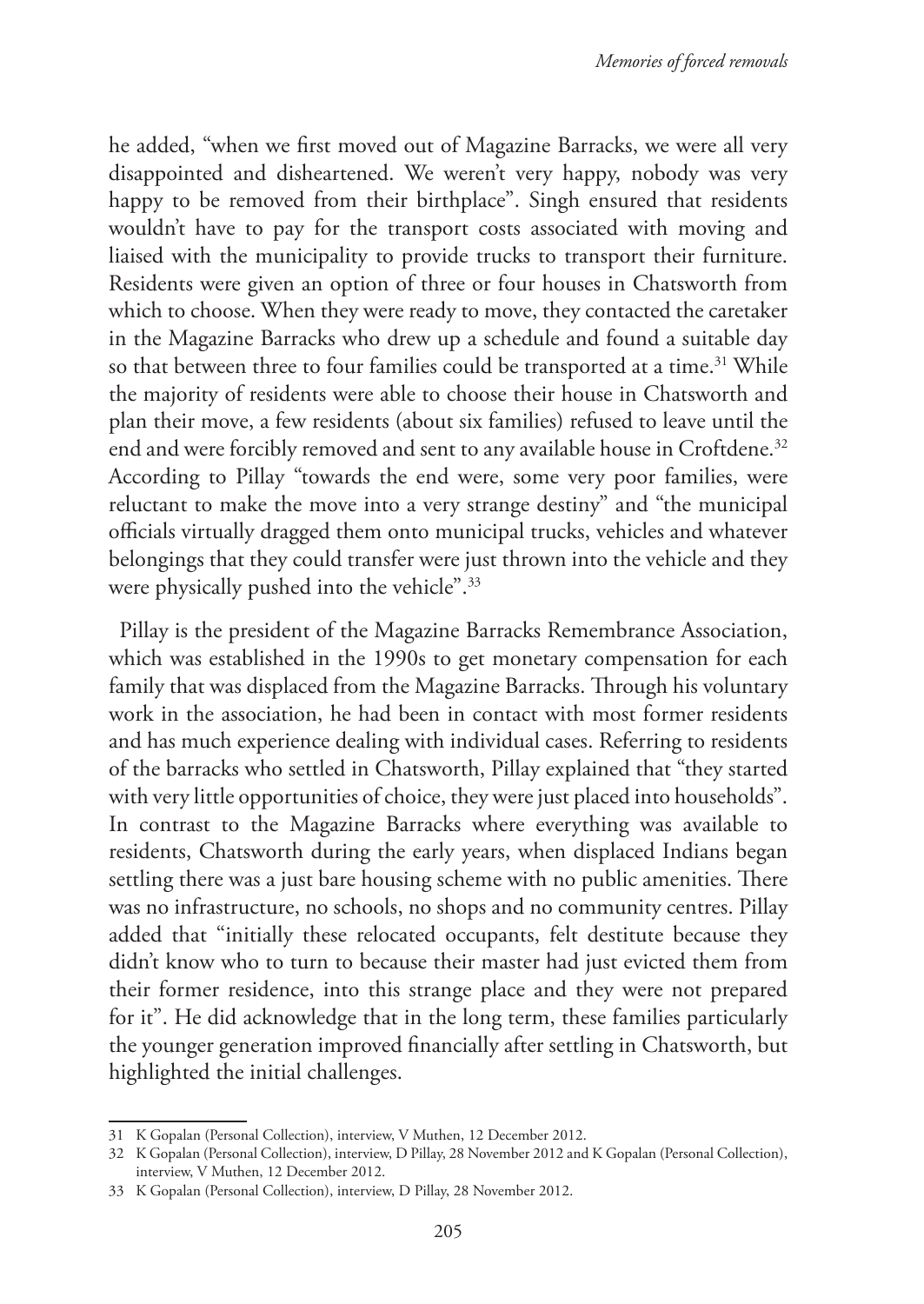## **Attitudes about moving to Chatsworth and the immediate impact**

The Magazine Barracks had been home to Indian Municipal Employees for eight decades, and virtually overnight residents found themselves in new unfamiliar surroundings. As already mentioned, Chatsworth was established as a low cost housing scheme constructed at a rapid rate to accommodate Indians from various parts of Durban. Plans to build the township only began in 1958, yet by 1975 when it was completed an estimated 120 000 people were relocated there. From 1963 when displaced Indians began settling there until it was completed, there was a constant backlog of displaced people waiting for housing. This housing scheme was actually built on rural land connecting townships Kharwastan, Silverglen and Umhlantuzana, and was originally occupied by famers, predominately by banana cultivators.<sup>34</sup> Converting this into a mass housing scheme in the shortest possible time created several challenges for its new residents.

For residents of the Magazine Barracks it meant that their living expenses became more than four times higher and they were faced with the additional expense of travelling to work by bus or train. In 1966, DIMES carried out its investigation to work out living expenses in Chatsworth and found that the average family of six spent R49 each month as a result of rent (R7.35), light (R3.17), transport (R7.20), groceries (R18.20), vegetables (R8.28) and bread and butter (R4.80). At this stage ungraded municipal Indian employees earned between R36.60 and R41.00 per month.<sup>35</sup> These figures do not account for meat, clothes or additional furniture that was needed in Chatsworth.<sup>36</sup> These figures can be contrasted to the Magazine Barracks where rent cost 87 cents, paraffin and wood rations were provided and they lived within walking distance from their place of employment. Former residents also explained that in the Magazine Barracks, sharing resources with neighbours reduced living expenses but in Chatsworth, many were unfamiliar with their new neighbours. In spite of the increased rent that residents in Chatsworth paid, houses were flimsily built and vulnerable to flooding caused by poor town planning.<sup>37</sup> There were no facilities, such as community centres or even shopping centres to buy groceries, and to do this meant the further expense of travelling to

<sup>34</sup> See PP Devan, et al, *Glimpses of rural Chatsworth: The life and times of a people of the soil* (Durban, Palani Publications, 2012).

<sup>35</sup> DC, UKZN, DIMES Annual Report and Audited Balance Sheet for 12 Months ended June 1966, 33rd Annual General Meeting Wednesday, 12 August 1966.

<sup>36</sup> For example, houses in Chatsworth were not equipped for coal stoves so residents had to buy electric stoves

<sup>37</sup> See A Desai & G Vahed (eds), *Chatsworth: The making of a South African township* (Scottsville, University of KwaZulu Natal Press, 2013).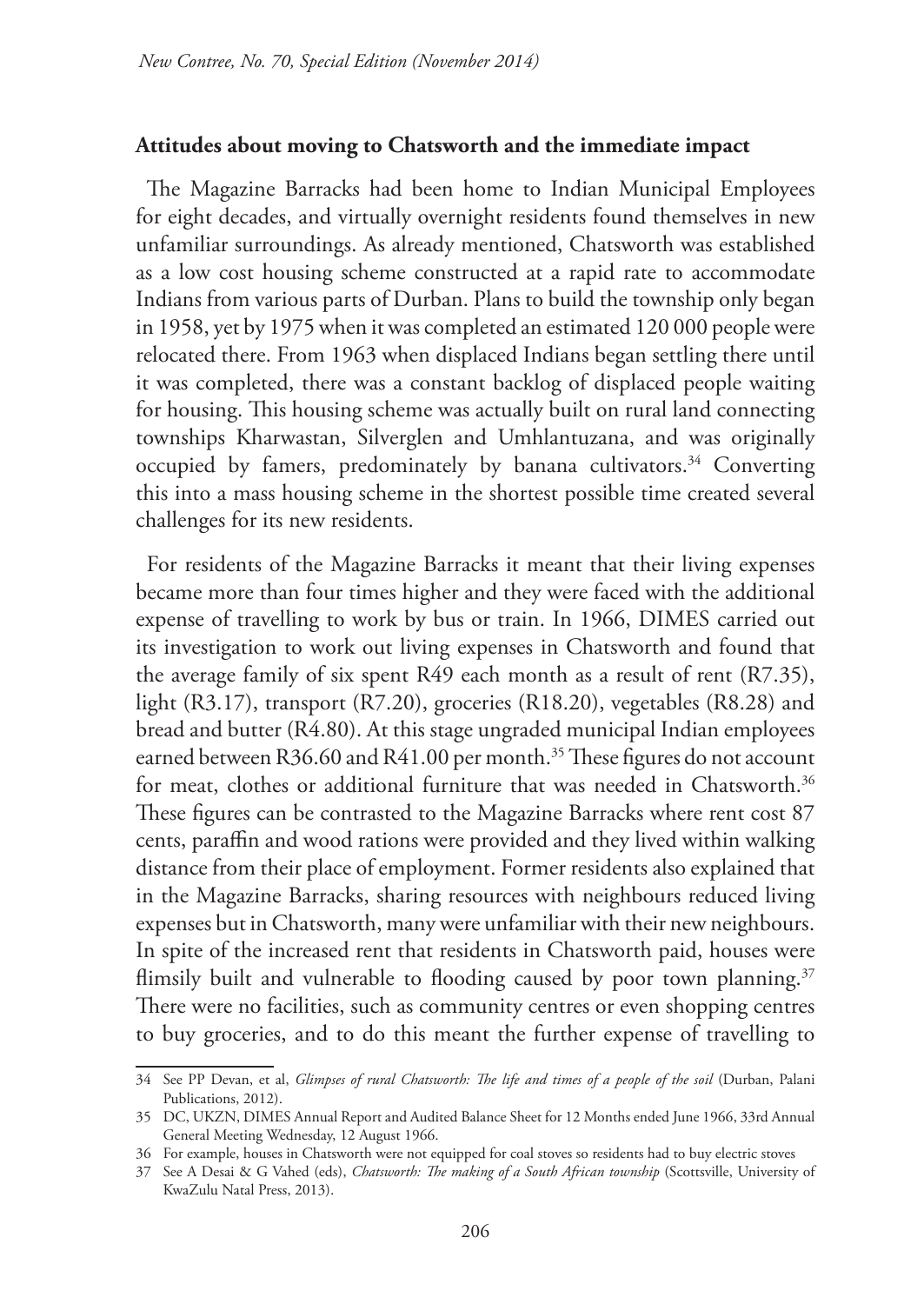town by bus or train.

Displaced Indians who were allocated housing in Chatsworth, differed in their attitudes. Some house owners in places such as Cato Manor and Riverside were strongly opposed to being resettled into the mass housing scheme, while those who came from shack settlements in and around Durban were happy to move into larger houses with electricity and running water.<sup>38</sup> Former residents of the Magazine Barracks also had mixed reactions about their resettlement to Chatsworth. Kiru Naidoo, who was born in Chatsworth after his family were removed from the barracks, explained that while the majority of people would have preferred to have remained at the Magazine Barracks, his father was somewhat of a minority in that he felt and said that his family was blessed to move into Chatsworth. Chatsworth to his father meant that their family would have their own house and garden as well as better opportunities for the children, in contrast to the severely overcrowded conditions of the Magazine Barracks where "we lived on top of each other".39

Deena Muthen, brother of V Muthen who was previously mentioned, explained that if he had to choose today, he would prefer to return to the Magazine Barracks. His reasons, he argued, were that while Chatsworth brought about the improvements in the way of the "modern lifestyle", it had also led to cultural degeneration. He added that in the Magazine Barracks there was a strong sense of family and community and that this had been lost with the move to Chatsworth. When residents were informed of the decision to move, he explained "they were not happy about it whatsoever, they were angry, they did not want to move. Because look, we lived there for a long, long time, all the children grew up there". Echoing the sentiments of his brother, he added that in 1964 many residents visited Bayview and found that the houses were big and "they took on to the idea of moving". Most of the residents of the Magazine Barracks lived in wood and iron structures with no electricity or running water and depended on paraffin and communal taps. The houses in Chatsworth however, as D Muthen explained with electricity and hot water appealed to many, especially those from the poorest section of Magazine Barracks who lived in the tin shanties.<sup>40</sup>

<sup>38</sup> K Subramony, "A history of Chatsworth: Impact of the Group Areas Act on the Indian community of Durban, 1958-1975" (MA, UNISA, 1993), p. 78.

<sup>39</sup> K Gopalan (Personal Collection), interview, K Naidoo, 26 November 2012.

<sup>40</sup> K Gopalan (Personal Collection), interview, D Muthen (Priest), 1 December 2012.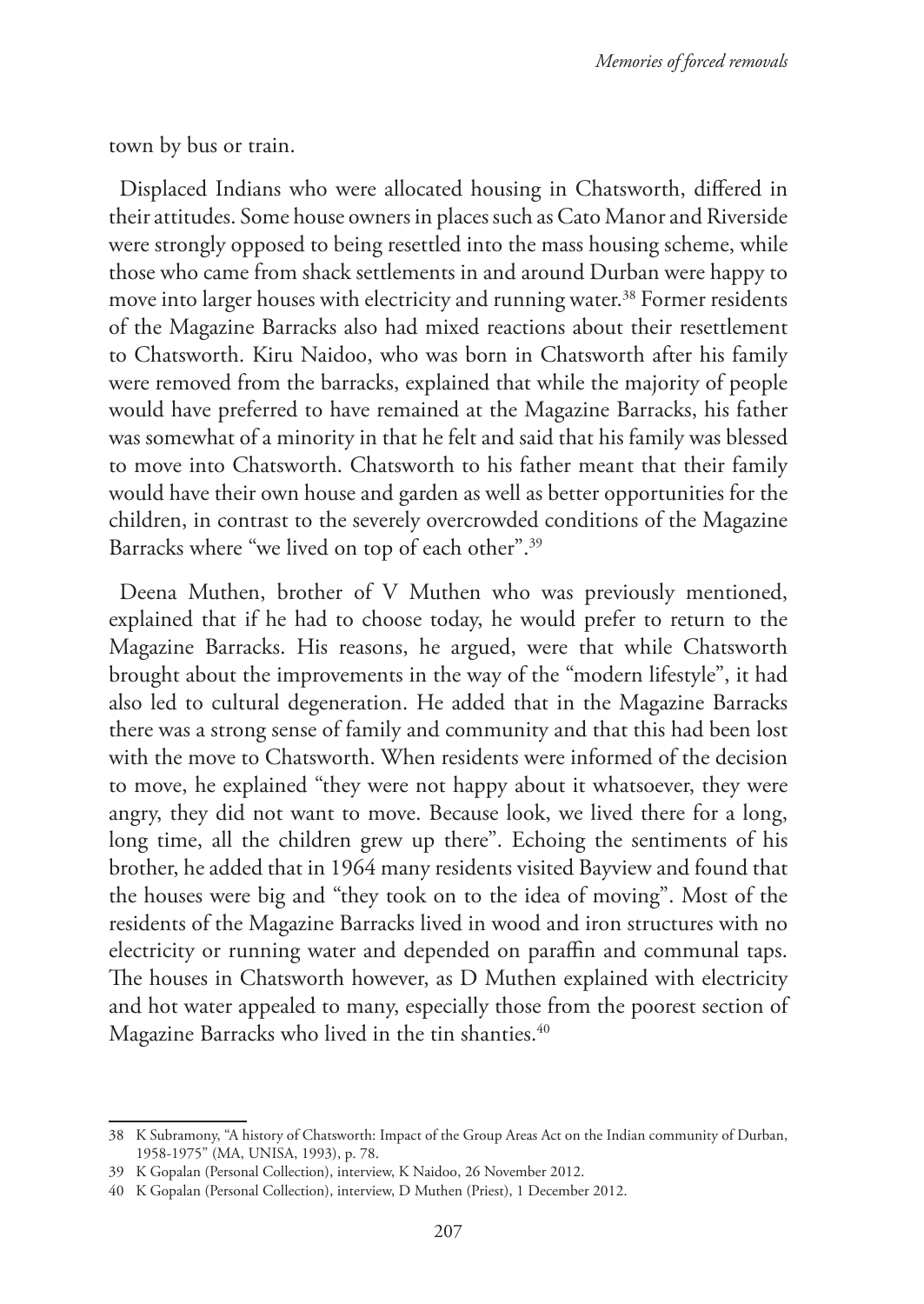The experiences of the Muthen family also highlight a significant theme that emerged from the interviews, about how the older generation of Magazine Barracks were unable to adjust to Chatsworth. When living in the Magazine Barracks, Muthusamy Muthen, father of V Muthen and D Muthen, was a Sirdar for the Durban Market and important community leader known as "Headmaster" for his role as principal of the central vernacular school, which operated from the Drama Hall and was run by volunteers. One year after settling in Chatsworth however, Muthusamy had a stroke and had to retire from the municipality. After arriving in Chatsworth he would leave home at four o'clock each morning to walk to the Westcliff bus stop where he would board a bus to town. D Muthen explained that "the stress built up in him, as a result, he had a stroke". At the time, V Muthen was also employed by the municipality and the family were given two houses in Chatsworth both next to each other, one for M Muthen and one for V Muthen. After M Muthen's stroke, V Muthen became the sole breadwinner of the family which comprised of eight and he also supported his four foster brothers.

Adding to the same point, Perumal explained that a lot of the older residents were unable to cope and passed away shortly after arriving in Chatsworth. According to Perumal they just could not make it because in the Magazine Barracks they lived a "rosy life" and "everything was comfortable" but in Chatsworth they just could not adjust. "Everything you know was good life, everything was nice for us but when apartheid, when they took us and you can say they dumped us here, the moment when we came here, things were getting very tough". Perumal's father originally worked in the Storm Waters Department during which time the family lived in a section of the barracks with no electricity, and they received wood and paraffin rations from the Durban Corporation. During this time his father managed to work his way up and was promoted and given a job at the Municipal Swimming pool, the Rachel Finlayson Baths which was the largest in Durban. The promotion meant that the family were given a brick house in J1 block with electricity and running water. However, after moving to Chatsworth his father worked for a few years and then unable to cope took early retirement.

Perumal claimed that his mother too, was unable to work much after settling in Chatsworth. In the Magazine Barracks, she lived in close proximity to people who would employ her as a domestic worker and could walk to Beatrice Street, Grey Street and First Avenue. She worked as a domestic worker for many years until one employer who was the owner of a clothing factory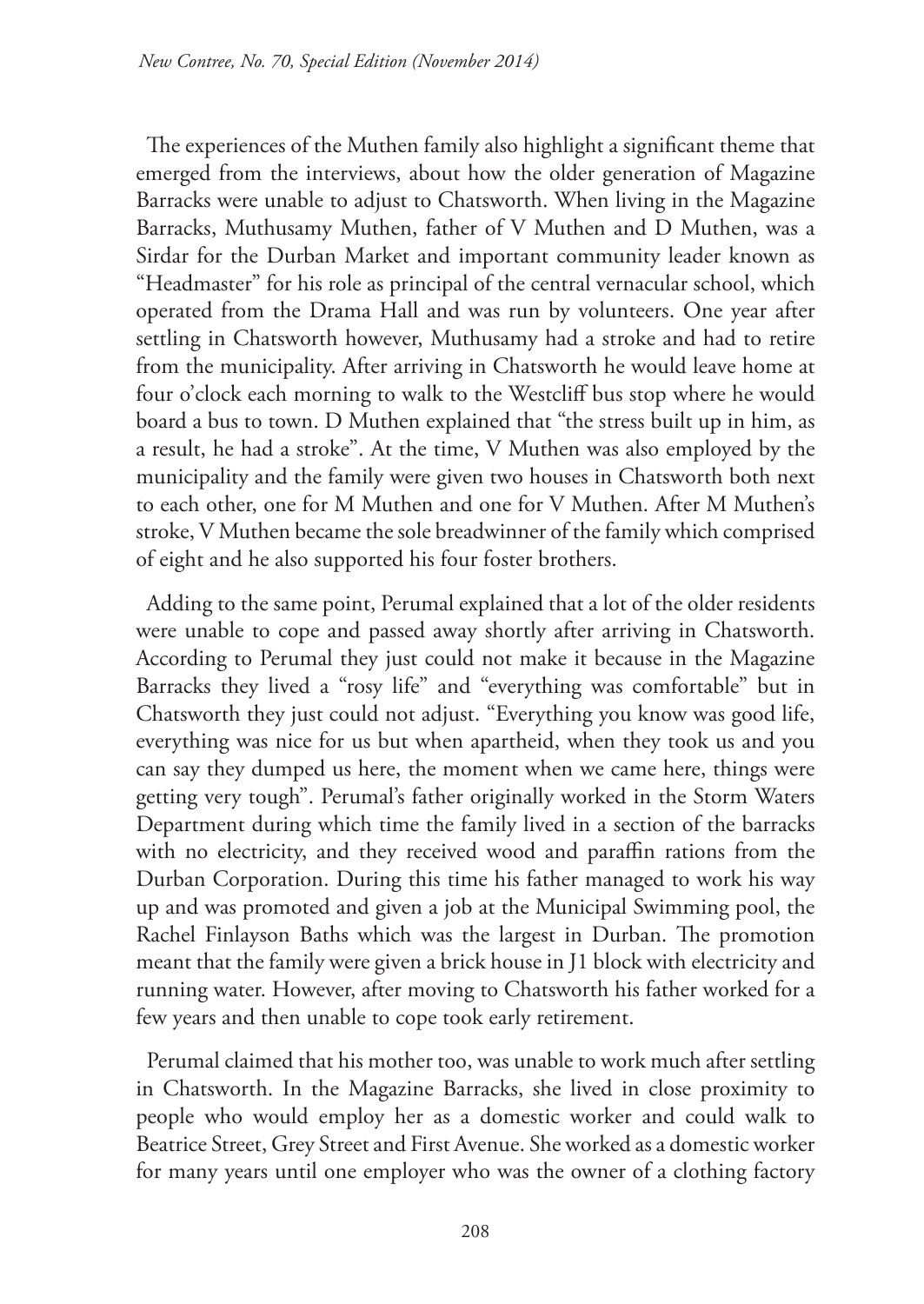called Avalon Clothing, hired her to work at his factory in Grey Street. She then worked her way up, and according to Perumal became one of the top machinists and earned a decent salary. However moving to Chatsworth and relying on the buses to get to work, he said, was too much for her and she too retired soon thereafter. When Perumal arrived in Chatsworth he completed his standard eight (grade ten), and then left school to find a job. His older brother's salary and father's pension combined were not enough to deal with increased expenses in Chatsworth, and so when he found employment in the Municipality, he worked both day and night shifts. Perumal stressed a number of times during the interview that things became "very hard" during the initial years of settling in Chatsworth. When reflecting on his time at the Barracks he said "we were living in luxury there".<sup>41</sup>

Perumal's views of the Magazine Barracks being comfortable are particularly interesting when compared to most accounts of the Barracks from visitors. Aroo Naicker also supports this idea of a familiarity of space within the Magazine Barracks and the difficulty of adjusting to Chatsworth. He recalled that "we were not happy when we were moved out". In the Magazine Barracks, he explained, everything was central and available to residents, within walking distance. Life in the barracks was "comfortable" whereas moving into Chatsworth was "another experience". "Come out here, I mean look, to begin with we didn't have anything like grassy areas in the Magazine Barracks. Coming out here and living in the bush was some kind of an experience". "In the Barracks we had good buildings, we had good roads, we had good sanitation, good toilets. The people that we lived with were like family". He added that "everything was comfortable" and people were friendly and knew one another but in Chatsworth "things changed". Suddenly "we were living in isolation" and people "were not as friendly as when living in the Barracks". One of the key ways in which the move to Chatsworth affected former residents of the Magazine Barracks, was that it destroyed existing social networks. While residents of the Magazine Barracks were allocated housing in certain parts of Chatsworth, and alongside other residents from the Magazine Barracks, it did split up established networks between neighbours. The Magazine Barracks was divided into several districts and neighbours were very close. However residents from within districts were given houses in different parts of Chatsworth. Naicker was given a house in Croftdene whereas most of his neighbours and friends from the Barracks went to Westcliff.

<sup>41</sup> K Gopalan (Personal Collection), interview, N Perumal, 5 February 2013.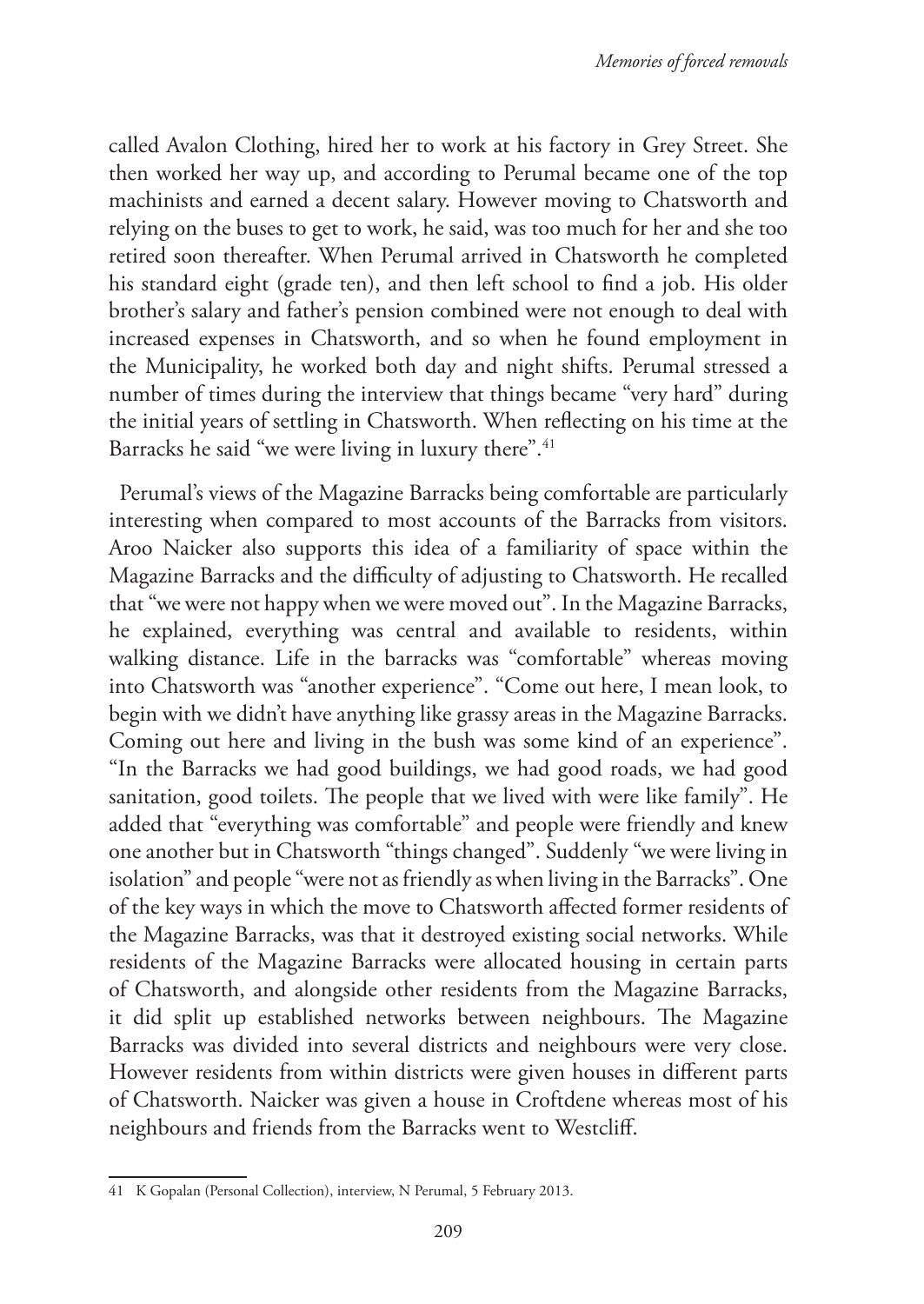Whereas some individuals struggled to make the adjustment from the closeknit community of the Magazine Barracks, to a more isolated environment in Chatsworth, others found it easier. Mrs Pillay recalled that although she was separated from her friends, most of who went to Westcliff while she went to Croftdene, she didn't have a difficult time adjusting. She was still able to meet up with old friends and she made friends with her new neighbours. There was also a committee for former pupils from St Mira bai, the school that she attended when living in the Barracks. Pillay began working in a clothing factory in 1964, two years before moving to Chatsworth. Despite the fact that her father retired two years after settling in Chatsworth, she and some of her siblings were employed by this stage. When her family settled in Chatsworth in February 1966, she could not recall any instances of her parents expressing anger. She explained that being young at the time she never thought much about anger over the fact that they were being removed from their home. She was excited to move into the larger house as in the Magazine Barracks she belonged to a large family living in a small area. Although she added living conditions were better in Chatsworth, "there was much more talent in the Magazine Barracks". There were Tamil schools, dancing, singing, sports and joyous celebrations, she said. She described life in the Magazine Barracks as being "very wonderful" because of the "culture" but was nonetheless happy that she was moved to Chatsworth.<sup>42</sup> Her memories of adjustment from the Magazine Barracks to Chatsworth, are in stark contrast to those of Naicker and Perumal, however the cultural aspects of Magazine Barracks is something that she remembers with nostalgia.

In 1965 when Kisten arrived in Chatsworth he was 32 years and worked for a private company in town. At this stage, he took care of his two children and his wife's five siblings. When informed that he would have to leave the Barracks, Kisten claimed that he was not angry but decided he had no choice but to make the best of the situation. "Instead of sitting here, and moaning and groaning we made the best of it" he explained. Nonetheless he acknowledged that he was disappointed about leaving the Barracks and what disappointed him the most was that residents of the Barracks would not settle in the same place, but would be split up in Chatsworth. However, Kisten said that he recognised the benefits of leaving the barracks, in particular the fact that if they remained in the barracks, overcrowding would have worsened. Families were extending and there was no additional space within the Barracks and this

<sup>42</sup> K Gopalan (Personal Collection), interview, Pillay, 15 April 2013.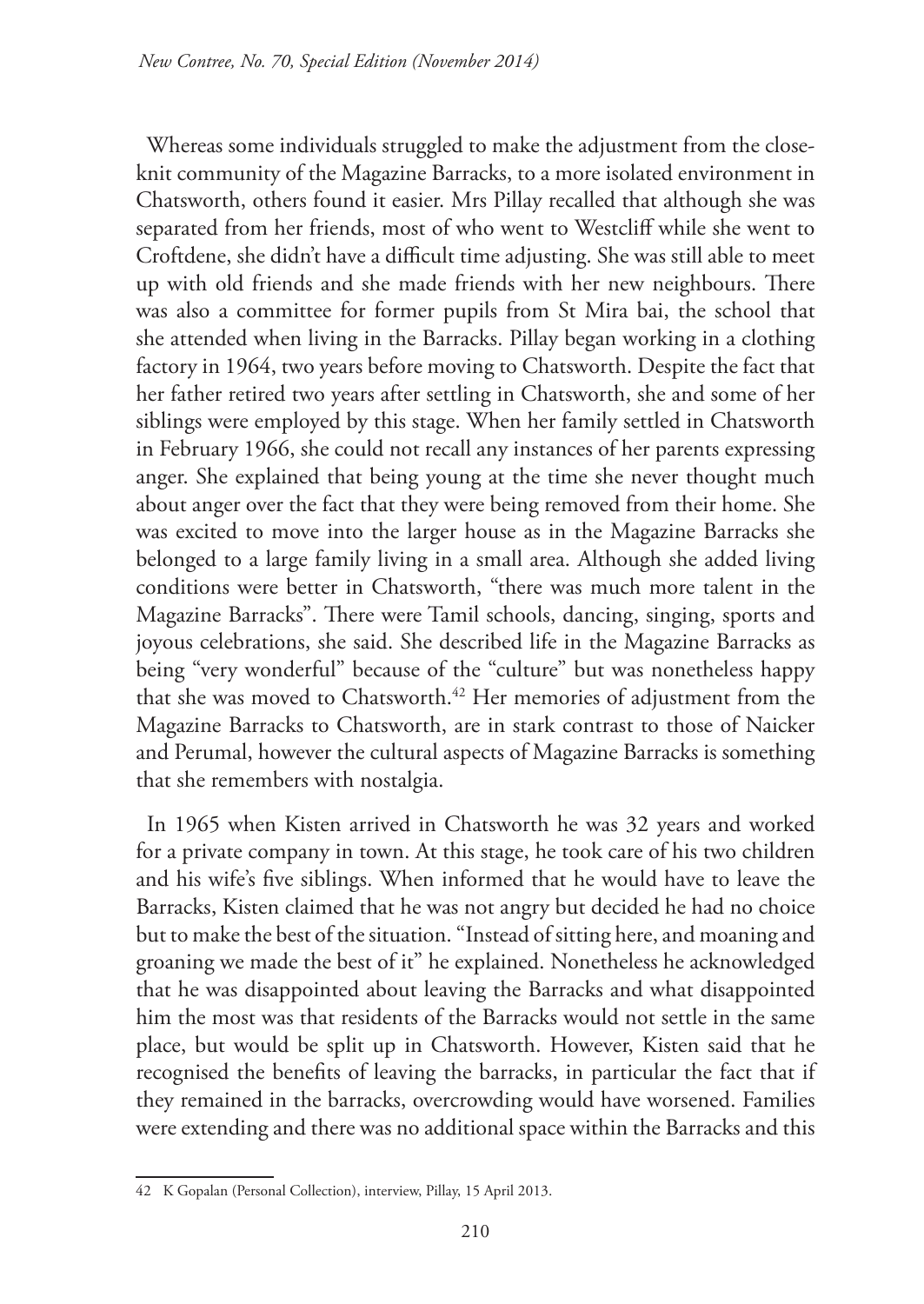would have aggravated the already severe overcrowded conditions, he said. One problem however during these early years was that all the income was spent and they did not have any extra money.<sup>43</sup>

When other residents were being resettled from the Magazine Barracks to Chatsworth in 1964, Jay Pillay was doing his standard six (grade eight). He had a younger brother who would also soon enter high school. Since his parents could not afford to send two children to high school, when Pillay finished his standard six, he had to leave school and look for work. Due to his young age, employers were originally reluctant to hire him. However when one of his friends from the Magazine Barracks left his job at Addington Hospital, Pillay applied for the position and was hired. This was in 1965, the same year that Pillay's family moved to Chatsworth. When reminiscing, Pillay could not recall his parents being angry. Rather they saw the move as inevitable and decided to make the best of the situation. "I think maybe they took their anger out in the meetings" he said, referring to the meetings where the DCC informed residents that they would have to leave the Barracks. Although he was young, Pillay did attend some of these meetings and remembers other residents putting up a fight. Members of the Durban Corporation tried to appease the audience by explaining that they were giving them better houses and that they would no longer have to live in tin shanties houses with no toilets. Pillay explained that residents especially the older ones did not want to leave. They told the DCC that life was simple for them in the Barracks as everything was within walking distance and they had temples, churches and sports grounds.<sup>44</sup>

Pillay's own parents decided to make the best of it. When his father first saw the house in which they were going to settle, he was very happy. When the family arrived, they were also excited about moving into a new house. The move did however take its toll, due to the increased distances to travel to work and back. While Pillay did not feel it much because Addington Hospital provided a bus with no charge for its employees, his father was affected and like many others retired from the municipality shortly thereafter. He was however able to find a job at the Westcliff Market nearer to the house. Unlike many other families who struggled financially during the initial years of settling in Chatsworth, Pillay's family were able meet the increased living expenses, since he and a few of his siblings were employed at that stage. However, two

<sup>43</sup> K Gopalan (Personal Collection), interview, J Kisten, 12 December 2012.

<sup>44</sup> K Gopalan (Personal Collection), interview, J Pillay (Pensioner), 9 April 2013.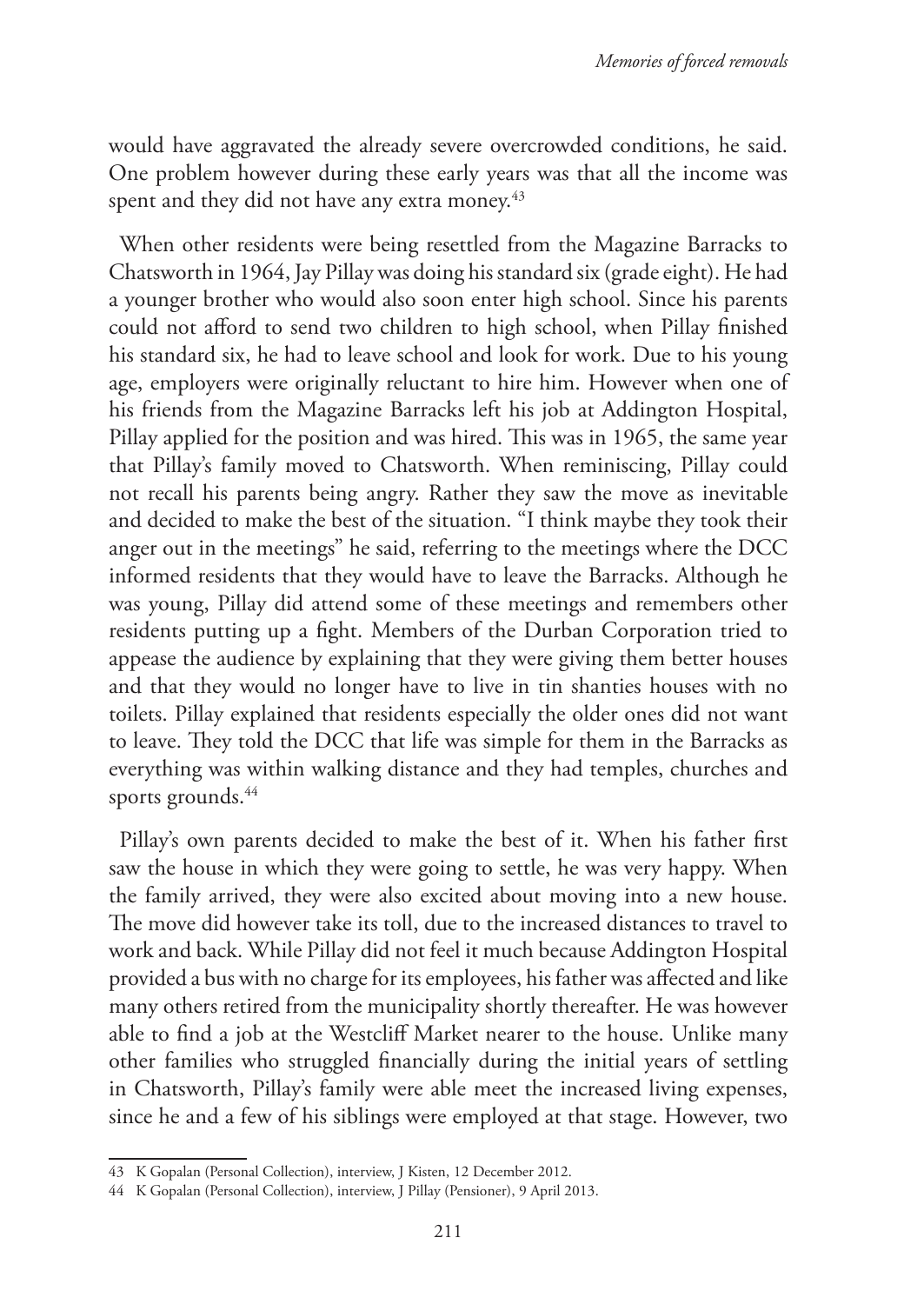months after settling in Chatsworth, his grandmother passed away and his mother, who became sick whilst still living in the Magazine Barracks, was unable to work in Chatsworth. She eventually passed away in 1971. Jay worked at Addington until 1970, when he worked as waiter for one year and was thereafter employed by the municipality to work in the Montford Library, the first library in Chatsworth. During this time he did night studies and wrote exams in M.L. Sultan Technical College. In 1974 when he got a position in the Durban Police Force, with a raise in earnings, he decided not to continue with his studies.<sup>45</sup>

## **Education**

The importance of education was described during most interviews as a huge component of life in the Magazine Barracks. Respondents explained that their parents placed a major emphasis on education, and that this was important to the financial progress of many families in Chatsworth, especially for subsequent generations. There were two main schools that children from the Magazine Barracks attended, namely the Deport Road School for boys and the Temple Girls School (later called St. Mira bai) for girls. Most people have very pleasant memories of their schooling and especially of their teachers and principals. Kugesan and Mrs Pillay described the important role played by their teachers. Kugesan stated that they appreciated the strict nature of their teachers.46 Runga Munien chose to spend most of his interview talking entirely about the respect he has for his former teachers and the principal of Depot Road School.<sup>47</sup> Like most residents he spoke nostalgically about his schooling years and valued the emphasis that was placed on both discipline and sport. Naicker concurred claiming that "we had beautiful teachers".<sup>48</sup> V Muthen and Kisten amongst others pointed out that the two people that were most respected by children were teachers and policemen. V Muthen said that in Depot Road and Greyville, schools were like a family, and since the teachers felt that children from the Barracks were deprived, they played an important part, in the children's upbringing.<sup>49</sup>

<sup>45</sup> K Gopalan (Personal Collection), interview, V Muthen, 12 December 2012.

<sup>46</sup> K Gopalan (Personal Collection), interview, Pillay, 9 April 2013 and K Gopalan (Personal Collection), interview, S Kugesan, 31 January 2013.

<sup>47</sup> K Gopalan (Personal Collection), interview, R Munien, 7 February 2013.

<sup>48</sup> K Gopalan (Personal Collection), interview, A Naicker, 7 February 2013.

<sup>49</sup> K Gopalan (Personal Collection), interview, V Muthen, 12 December 2012.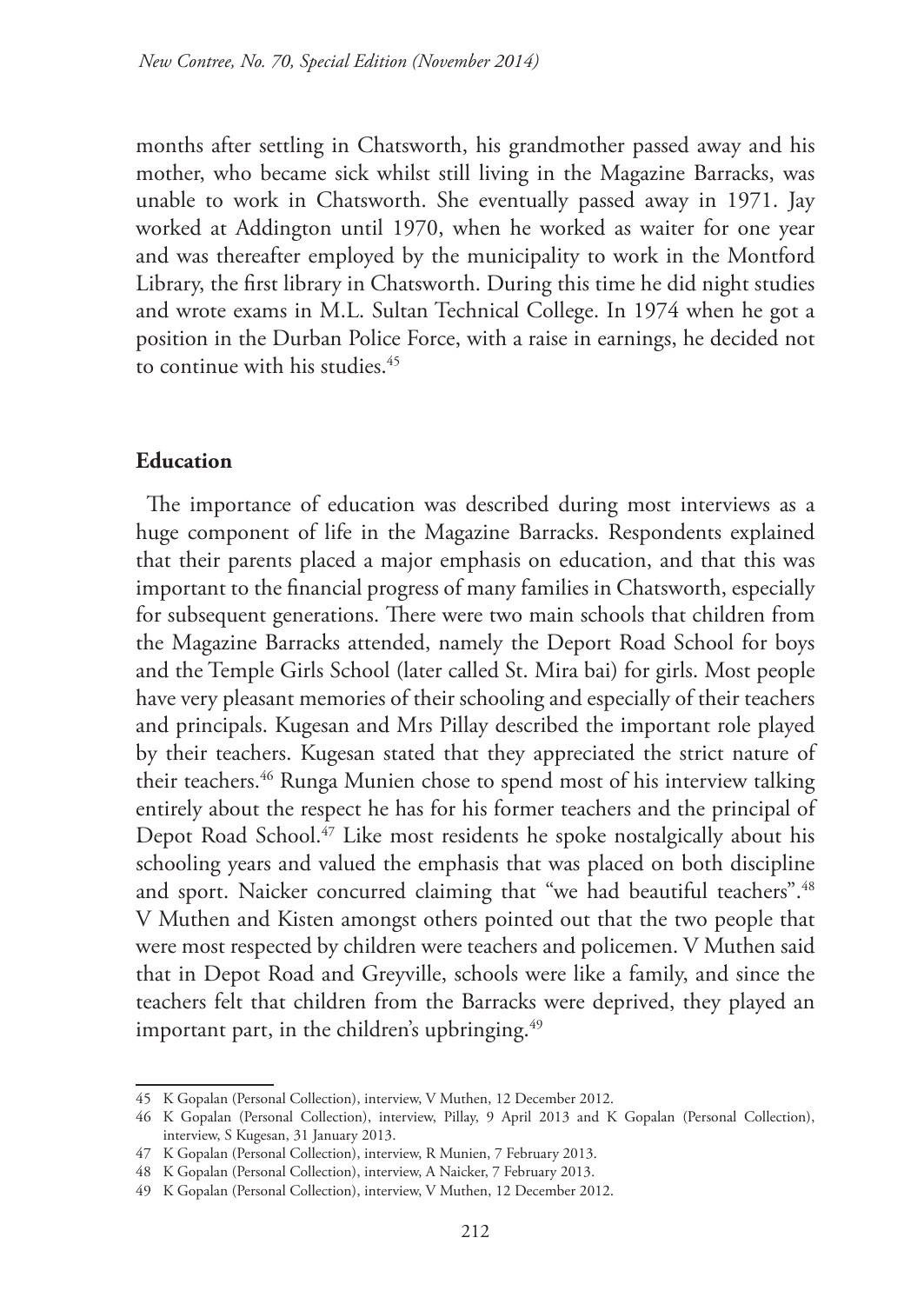During the initial years when residents arrived in Chatsworth, there were no schools in Westcliff or Croftedene and many parents unable to pay for bus fare to send their children to town, had to withdraw them from school altogether. When D Muthen arrived in Chatsworth at the age of 16, he was attending the Greyville High School. Given the absence of an inter-unit bus service, he walked to Higginson's Highway to board the municipal bus which workers took, at six o'clock in the morning and would wait outside the school grounds for the clerk to open up. At four o'clock in the afternoon, he and the other pupils would make their way to the bus station in town and join one of two long queues. He explained that "we had to wait there for three, four buses to go past and then the fifth one you will take. That was the delay and that leaves us little time to do our homework for the next day".50 Perumal who also took the municipal bus to go to school explained that sometimes they would pocket the money that their parents gave them to take the connecting bus from Warwick Avenue to Somsteu Road and walk the distance in a group.<sup>51</sup> However due to difficult circumstances, Perumal chose to finish school early to find work.

Schooling for many former residents after their relocation to Chatsworth may have been a challenge, especially given the difficult financial circumstances. However most were able to ensure that their children completed their schooling. According to V Muthen, while it was rare in the Magazine Barracks for children to receive a higher education, in Chatsworth "people have learnt to move ahead". The children and grandchildren of former residents he said "are either doctors, enough doctors, enough lawyers, like my family and all we got three doctors and two lawyers, because the children learnt and they mastered themselves".52 While neither of his parents progressed further than standard seven, Naidoo acknowledged the huge emphasis that his parents put on formal education was a massive advantage for him. He added that many friends he grew up with in Chatsworth, with the same opportunities, still live in difficult circumstances but because of his parents he had a huge edge. One of his great joys was his mothers' reaction when he won a scholarship to do his Master's degree in Cambridge. His education was vital to his mother who came from a family that was unique, he said, in that the same emphasis was put on educating girls as was on educating boys. The value that both his

<sup>50</sup> K Gopalan (Personal Collection), interview, D Muthen, 1 December 2012.

<sup>51</sup> K Gopalan (Personal Collection), interview, N Perumal, 5 February 2013.

<sup>52</sup> K Gopalan (Personal Collection), interview, V Muthen, 12 December 2012.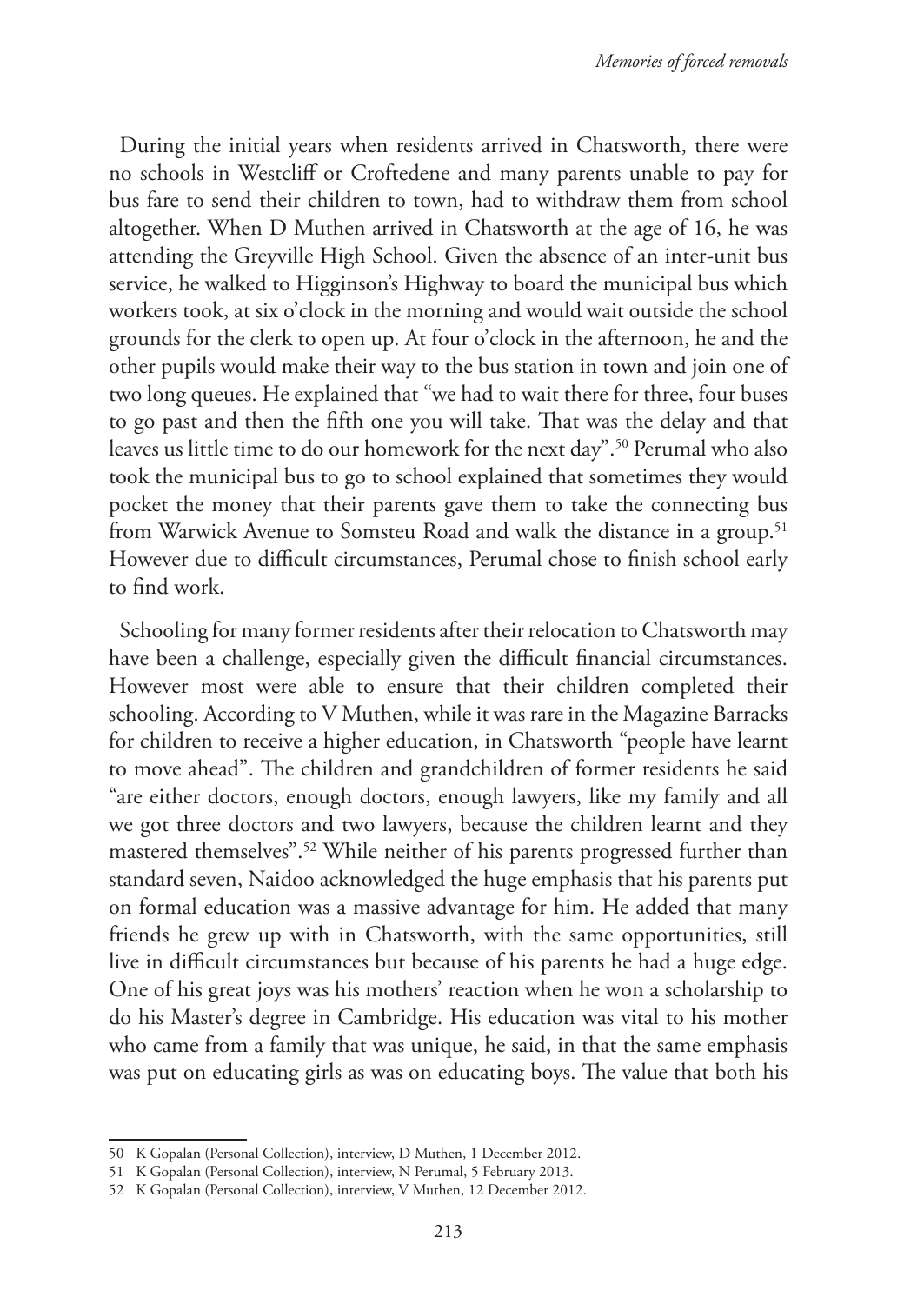parents put on education was his "silver lining".53

#### **Cultural impact of moving to Chatsworth**

In the Magazine Barracks, most residents belonged to either one or a few of various self-help voluntary associations that were established.<sup>54</sup> Community work in such bodies was an integral part of their daily activities. Kugesan for example, explained that after school, she and her classmates would attend meetings of FOSA. Apart from the Drama Hall, the homes of many residents also acted as Tamil schools, for both adults and children after they finished their secular schooling. These classes were operated by volunteers after work. Moving to Chatsworth however split residents up, and combined with increased travelling time to get to work, some discontinued their voluntary work. V Muthen initially found a job as a teacher after he finished his schooling. However, to qualify for a house in the Magazine Barracks he needed to work for the Durban Corporation and so he left teaching and joined the City Health Department, where he was employed as an office cleaner. In the Barracks, he belonged to a number of different voluntary bodies, including the Durban Child Welfare Society whose work was not confined solely to residents of the Magazine Barracks, but extended outside as well. He served on the Red Cross First Aid, which did weekly duties in a Sport's Club that existed in the Barracks, and ran a first aid clinic called the Side Room where they attended to children who were sick or picked up minor injuries whilst playing sport. V Muthen was also a member of FOSA, ran a football club and played an important role in the Magazine Barracks Temple. However after moving to Chatsworth the task of providing for the family, with the increased living expenses meant that he had to take on multiple shifts in his work. As a result he was unable to continue with much of the community work he did earlier. During the early years of settling in Chatsworth, he was only able to continue with his religious and sporting work.<sup>55</sup> Others however were able to extend their community work in Chatsworth. Kisten for example continued to play an integral role in FOSA amongst other bodies. In fact Mrs Pillay, who was not active in the body when living in the Magazine Barracks, joined FOSA after settling in Chatsworth. She stated that after moving to

<sup>53</sup> K Gopalan (Personal Collection), interview, K Naidoo, 26 November 2012.

<sup>54</sup> K Gopalan (Personal Collection), interview, N Perumal, 5 February 2013.

<sup>55</sup> K Gopalan (Personal Collection), interview, V Muthen, 12 December 2012.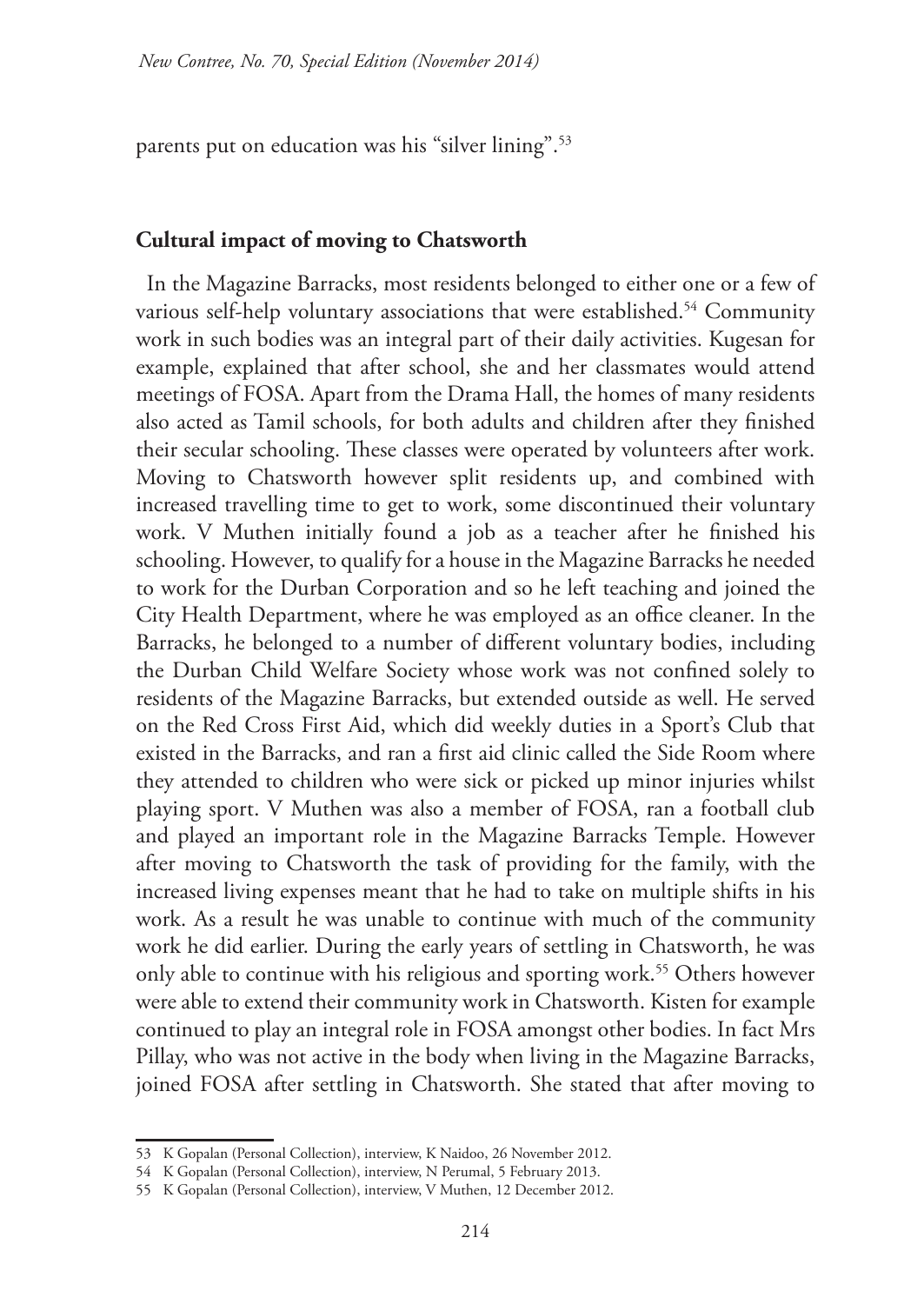Chatsworth, TB was on the rise and in Croftdene they needed volunteers.<sup>56</sup>

Residents differ in their opinions over the impact that Chatsworth had on their way of life. As previously mentioned, since people who were originally from the same neighbourhood districts were split up in Chatsworth, some found it difficult to adapt. However, others argued that even though their new neighbours were from different districts, what mattered most was that they were still from the Magazine Barracks. Sintha Munien for example, said that she got along with new neighbours like a "house on fire" because they all came from the Magazine Barracks.57 Some people, who settled in Chatsworth from other places, had varying degrees of hostility for those who came from either the Magazine Barracks or any other of the labour barracks, especially during the early years. Residents of Barracks were seen as being "thugs". Most respondents say however that the stigmatisation meant nothing to them because outsiders "did not know us". A few like Perumal, said stigmatisation led to many fights during the early years.<sup>58</sup> Perumal lived in Westcliff nearer to residents from other places, but some who lived in Croftdene were surrounded by houses of former Magazine Barracks residents.

All respondents said that the notion of a "Magazine Barracks identity" was and still is important to them after settling in Chatsworth. For Kisten, it was crucial in overcoming the many obstacles in the new township. Circumstances may have been difficult, but former residents in the Barracks "worked as a team, as of now even if I hear someone has a problem, I run [to assist]".59 V Muthen explained that due to his work in the MBRA and his religious work, he had visited most families at some stage, and that "ninety percent of them have progressed so far". Although it was difficult in the beginning, they overcame, and not just on their own but as a community", he added. According to V Muthen, one way in which the "community" functioned in Chatsworth was through the advice of seniors. In the Magazine Barracks the advice of seniors was important, and after settling in Chatsworth their authority amongst younger former residents of the Magazine Barracks was maintained. V Muthen added that even though his father was a well-respected senior of the Magazine Barracks, who many came to for advice, sometimes when making certain decisions in Chatsworth, he would consult someone even more senior to his father. Up until today, V Muthen added, the bond

<sup>56</sup> K Gopalan (Personal Collection), interview, Pillay, 15 April 2013.

<sup>57</sup> K Gopalan (Personal Collection), interview, S Munien, 14 February 2012.

<sup>58</sup> K Gopalan (Personal Collection), interview, N Perumal, 5 February 2013.

<sup>59</sup> K Gopalan (Personal Collection), interview, J Kisten, 12 December 2012.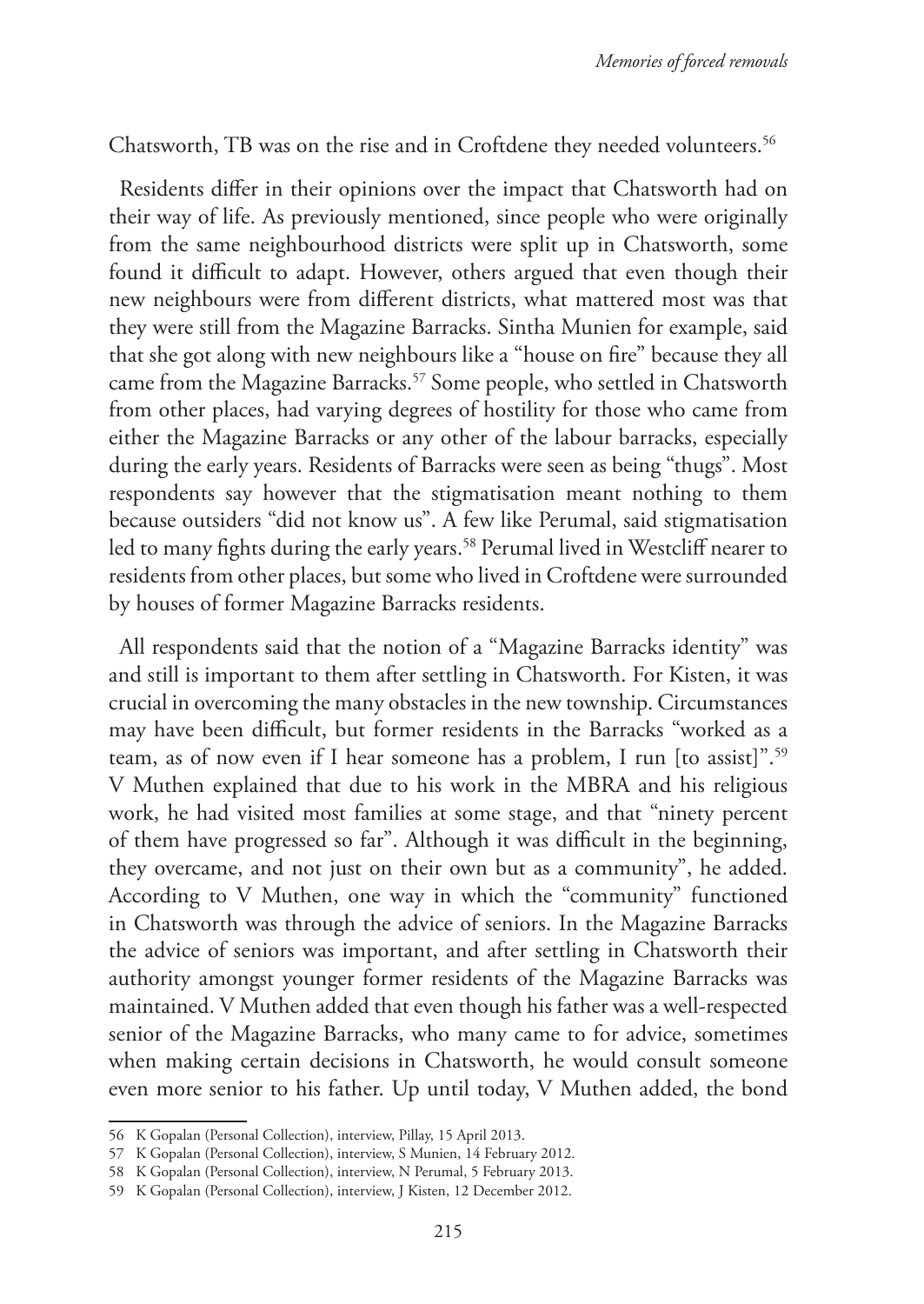between former residents of the Barracks was never really broken and when he meets a former resident or one of their children at a shopping centre, for example, they will always stop what they are doing to greet him. Muthen also exhibited an imagined exceptionalism when he claimed that many people from other areas "don't have this type respect". While the younger generation live a very different lifestyle and "do not follow their culture as seriously" as their parents did, he said there is still a "type of bond that binds us together". "If you speak to them [children and grandchildren of former residents] badly about the barracks they flare up because that blood is still there".<sup>60</sup>

V Muthen's views are in stark contrast to those of his brother. D Muthen argued that much was lost with the move to Chatsworth. He greatly missed the enthusiasm and the passion that he remembered during celebrations in the Magazine Barracks. Referring to Chatsworth he said "you just won't find that here, that fellowship was broken". When we came to Chatsworth we lost it. When we came to this place our culture deteriorated". In the Magazine Barracks he said, many people sent their children to be educated in vernacular but in Chatsworth there were no facilities and it "was so sad". Today, D Muthen runs Tamil, drama and dancing schools at no charge and open to all residents of Chatsworth. He also has a free medical clinic and feeding scheme. He stated that his intentions are to preserve the culture. His desire to do this he claimed was due to the upbringing in the Magazine Barracks, especially from his father, who taught them to serve others. Like most of the other respondents, D Muthen pointed out that in the Magazine Barracks: they lived as a family irrespective of "whether you were a Christian, or a Muslim, or a Hindu or a Hindi". Unlike others however, this was lost in Chatsworth, he added. According to D Muthen when he heard that they would be moved out from the Magazine Barracks, he was afraid that they "would lose that contact, which is exactly what happened in Chatsworth".<sup>61</sup>

Like the Muthen brothers, the testimonies of the other respondents also vary over the extent to which they saw the move to Chatsworth as destroying the "culture" of the Magazine Barracks. But respondents mentioned that they were proud of where they came from and several have stated that whenever people from the barracks meet, they always say "you can't beat Magazine Barracks". In fact this notion of a commemorative memory, they explained emerges whenever former residents gather together. For Kisten, "you can go

<sup>60</sup> K Gopalan (Personal Collection), interview, V Muthen, 12 December 2012.

<sup>61</sup> K Gopalan (Personal Collection), interview, D Muthen, 1 December 2012.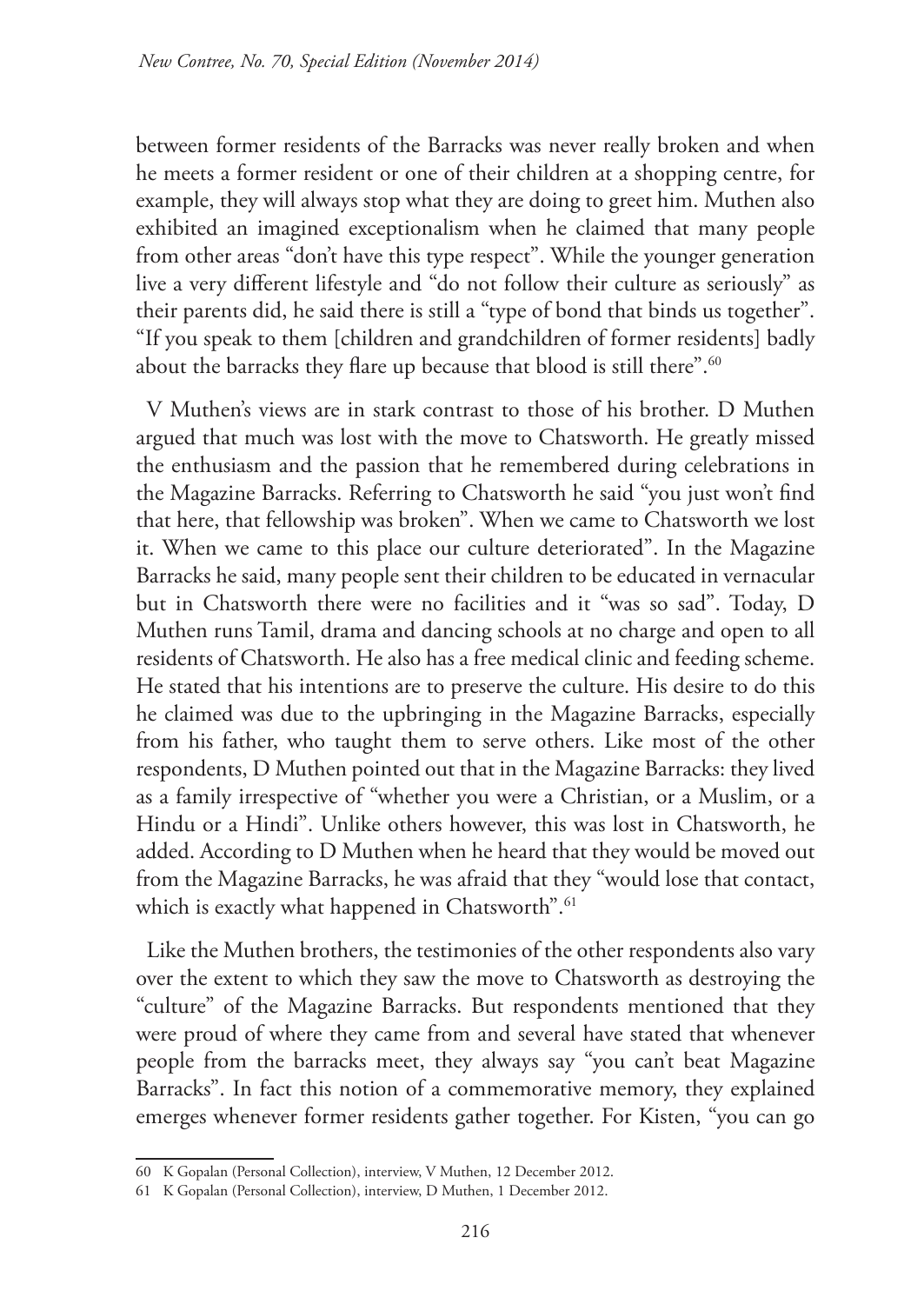throughout the world you will never find a community like this".62 To preserve the heritage they named the Shri Vishnu Magazine Barracks Shri Vishnu Temple in Westcliff after the temple that they attended and the Depot Road Memorial School in Bayview after the original school which was on Depot Road in town. Immediately after coming to Chatsworth, football players from the Magazine Barracks established their teams in Chatsworth, named after the original districts in the Barracks. In 1968, every tournament final in the Chatsworth league, was contested by two teams from the Magazine Barracks, with Young Clydes winning them all.<sup>63</sup> Today former residents of the Magazine Barracks also have clubs and associations where they meet regularly to keep the fellowship alive.

## **Conclusion**

The Group Areas Act has affected thousands of South Africans throughout the country, with devastating financial, economic and social consequences. Oral history however, allows us to transcend broad generalisations, and to look at the specific experiences of ordinary individuals and how they were impacted upon by the broader events in South African history. Focusing on specific groups, in this case former residents of the Magazine Barracks, allows us to see how the forced removals and resettlements have impacted upon specific communities and different individuals within those communities. The Magazine Barracks was a closely demarcated space, which was home to nearly seven thousand people. Residents shared many similarities, they were Indian, predominantly Hindus and at least one member per household was employed by the Durban Corporation. Communal living and sharing characterised the way of life in the Magazine Barracks. The homes of many residents acted as vernacular and cultural schools, most belonged to voluntary community bodies and there was a rich sporting and cultural life. During the implementation of the Group Areas Act, residents were removed from this closely confined space and dispersed into areas in the much larger Chatsworth housing scheme. In Chatsworth they faced a new set of challenges including increased expenses, longer distances to travel to work and a lack of public amenities. During the initial years of settling in Chatsworth, circumstances were very difficult as earnings remained the same as expenses increased

<sup>62</sup> K Gopalan (Personal Collection), interview, J Kisten, 12 December 2012.

<sup>63</sup> K Gopalan (Personal Collection), interview, J Pillay, 9 April 2003.